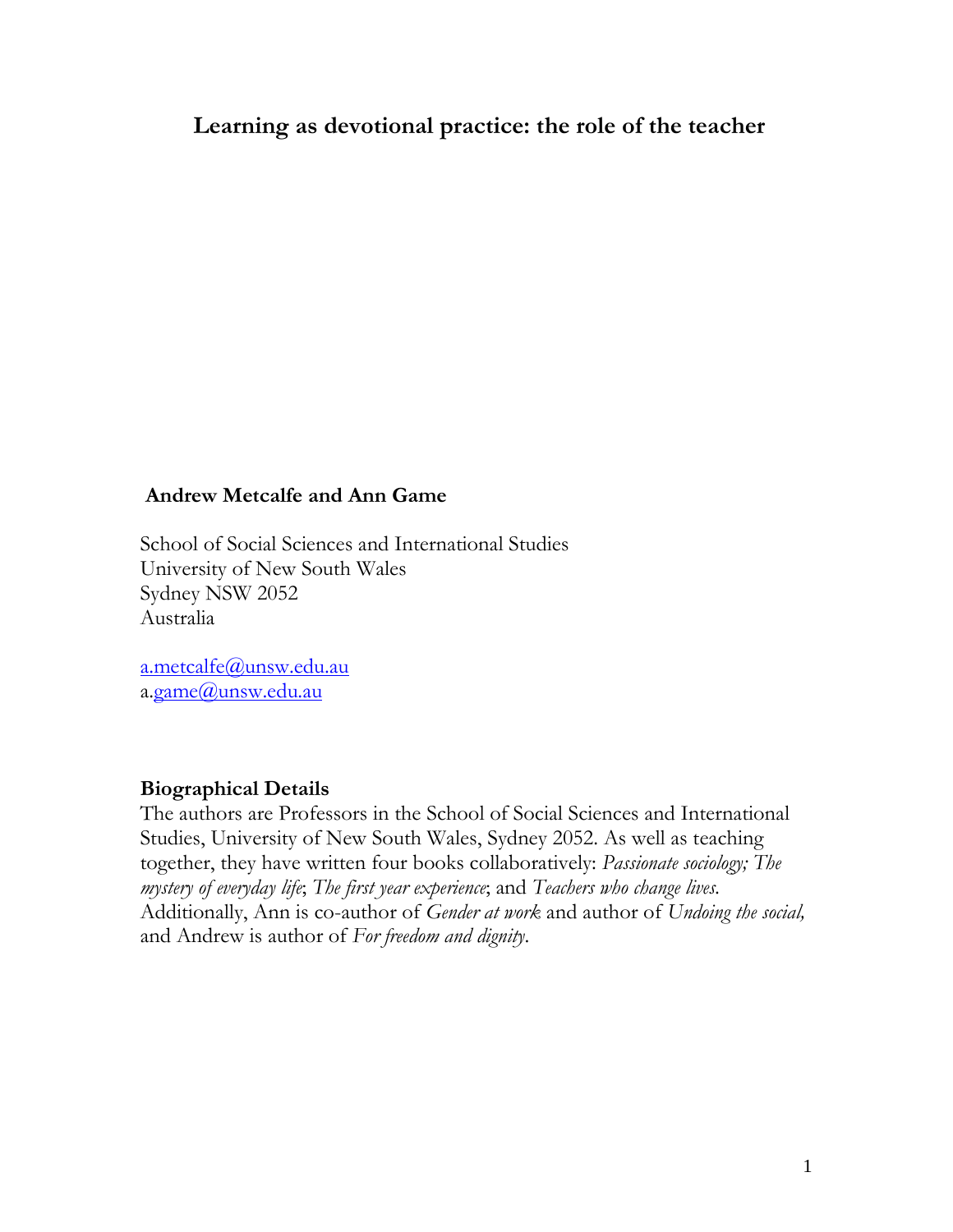### **Abstract**

#### **Learning as devotional practice: the role of the teacher**

This article develops the pedagogic literature on the importance of the relationship between teachers and learners. In a good classroom relation, teachers are also learners and learners are also teachers: it is the relationship that does the work. As the literature shows, love is the main characteristic of this relationship, important because it suspends the subjective states that privilege self-certainty over learning. We will take this insight further by showing that this love takes the classroom form of devotional practice. This practice, classically described in monastic traditions, allows learners to give up the finite self and be open to infinite possibilities they share through their relations. Teachers establish such practices by their vocational surrender to them. Good teachers are good not because they have mastered knowledge and the classroom, but because they are themselves devoted to the learning process. This chapter will take the example of the relation of one teacher-and-student to draw out the principles that apply to all pedagogical practice. It will highlight the wholism of practice which brings together heart, head and hand.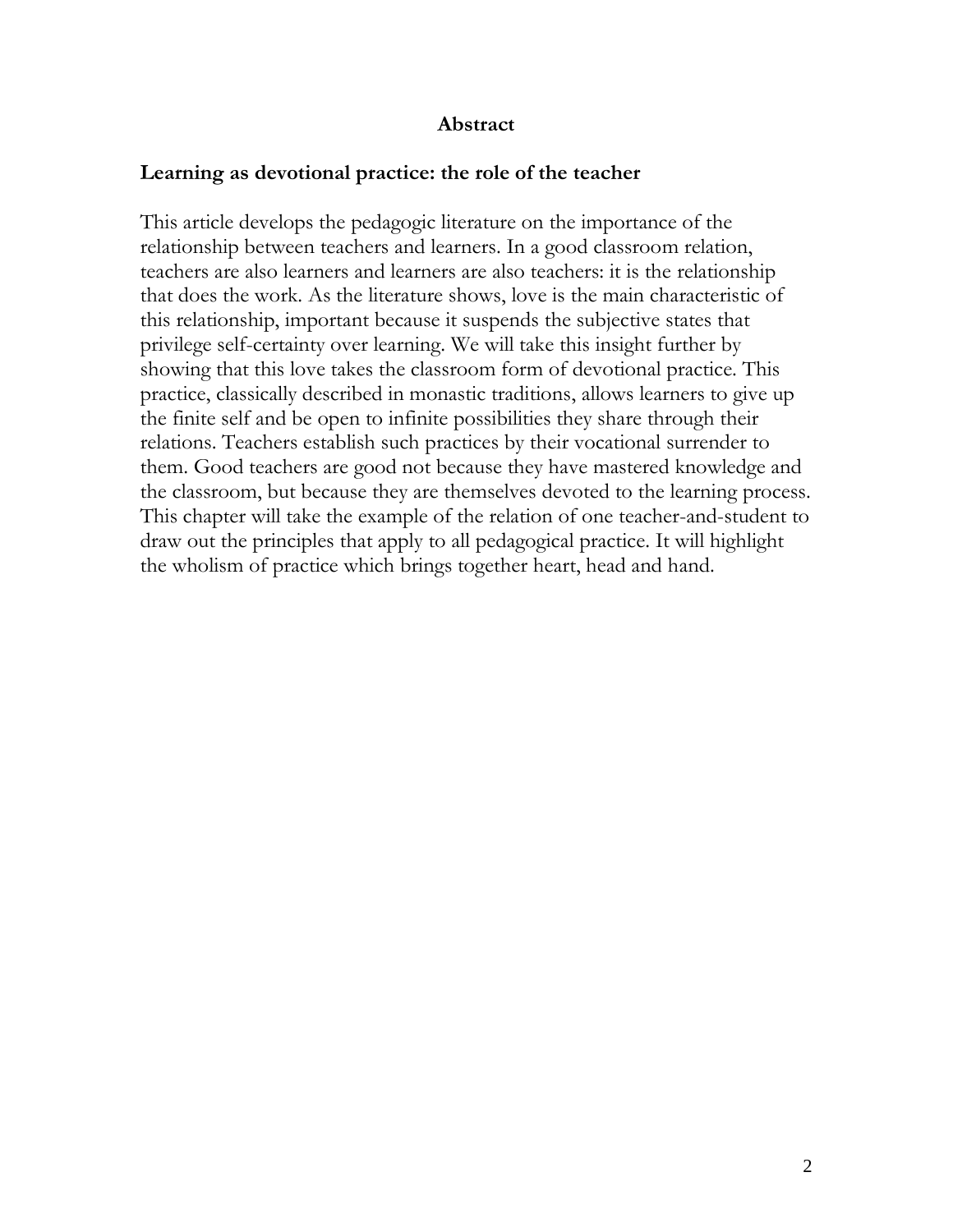### **Learning as devotional practice: the role of the teacher**

When people talk of the teachers who have had most effect on their lives, their tone is inflected with a sense of awe. Such teachers seem larger than life and people often assume that all the good things that happened in the class were planned and brought about by the teacher. But this is not how teachers experience the classroom. Because they are in awe of the process of education, teachers participate in the process with humility, knowing that they are not in control of what happens.

A longstanding theoretical tradition emphasises that teaching is a relationship. There is no teacher without a student, and vice versa. This is not simply to say that two terms are necessary to teaching and learning, but rather that teacher and student are implicated in each other. In a good classroom relation, teachers are also learners and learners are also teachers. It is the relationship that does the work: it is *teaching* that is powerful, not *teachers*. In a teaching and learning relationship, learning occurs through an ontological transformation, as participants suspend their identities as teacher or learner and become the embodiment of relationship. It is because students are part of this awesome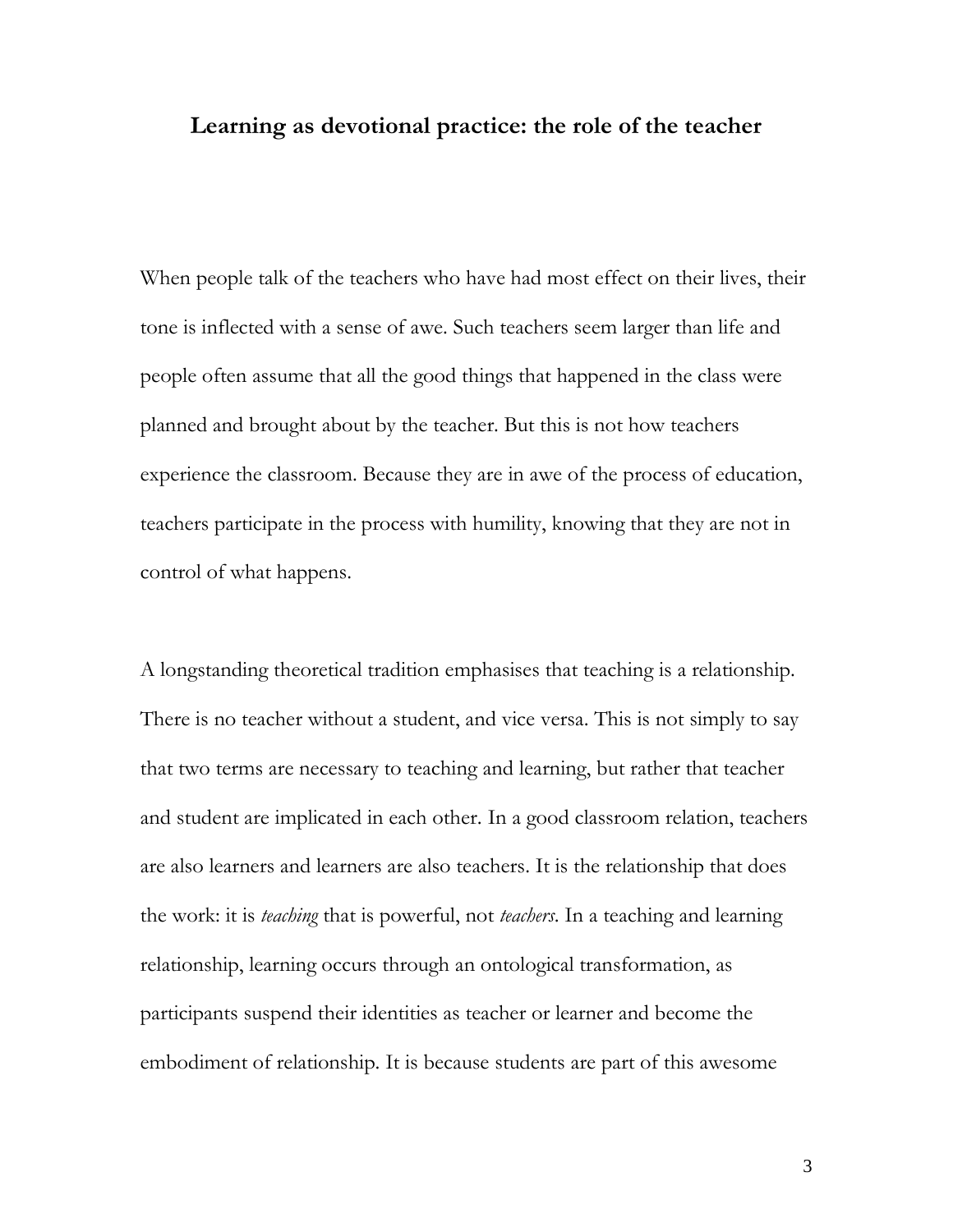process that they find themselves inspired to learn (eg, Liston, 2000, 2004, 2008; Palmer 1983, 1998; Blumenfeld-Jones, 2004; Noddings, 1984; Goldstein, 1999; Gaita, 2001).

As the literature shows, agapic love is the main characteristic of this relationship, important because it suspends the subjective states that privilege self-certainty over learning. We will take this insight further by showing that this love takes the classroom form of devotional practice. Classically described in monastic traditions, this practice is not a constraint but a discipline of openness. It provides a supportive environment that allows learners to give up their identities and be open to the surprise and potential offered by the classroom community. Good teachers are good not because they have mastered knowledge and the classroom, but because, being themselves devoted to the learning process, they are available to respond to what the process calls for. In other words, teachers establish such practices by their vocational surrender to them.

This chapter takes a case study from our research on *Teachers Who Change Lives* to show the importance of devotional practice (Metcalfe and Game 2006). We argue that education that centres on the self alienates learners from the potential of the classroom and the world. A symptom of this alienation is the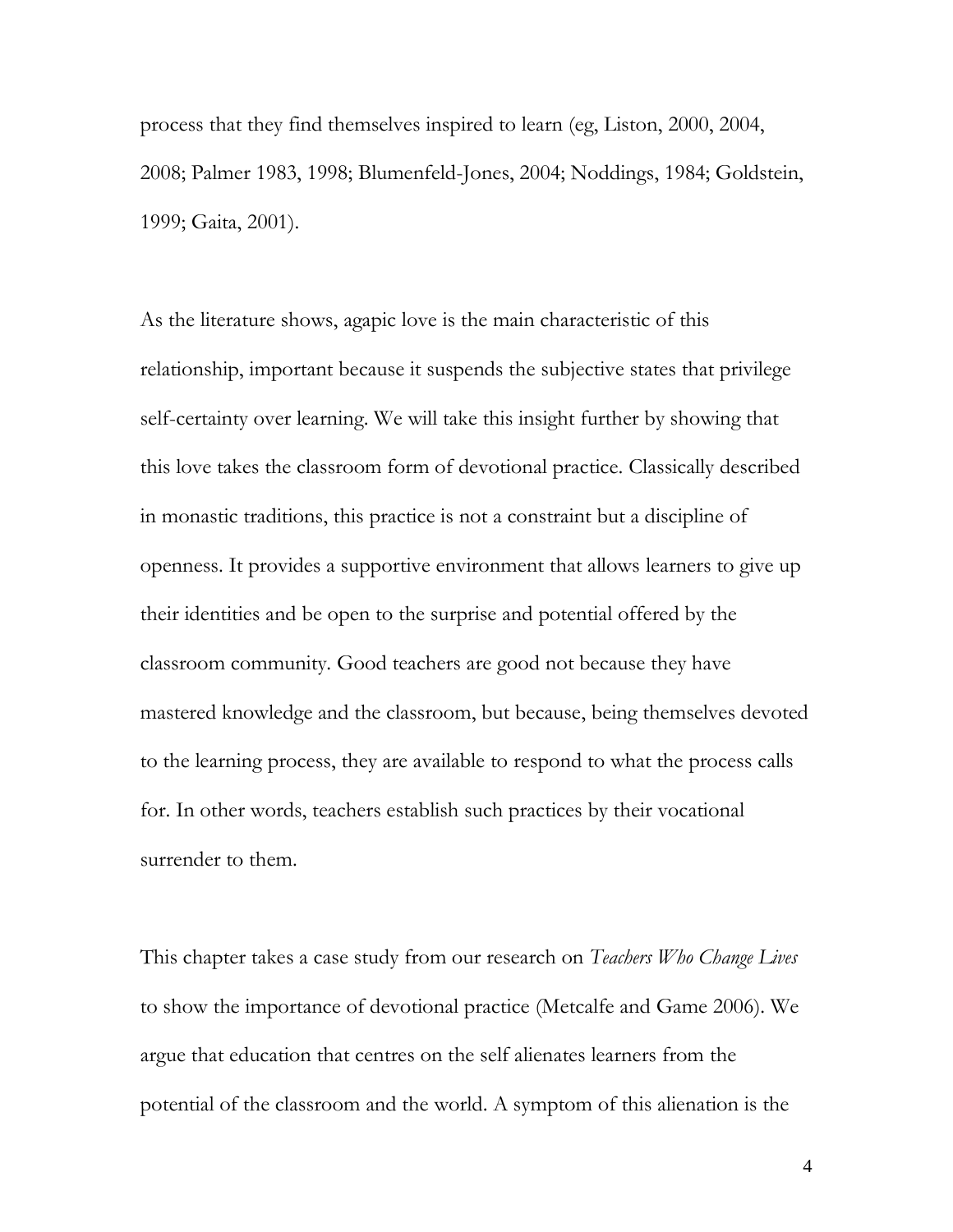Cartesian splitting of head and hand. Devotional practice brings together heart, head and hand, through a learning process based on participation rather than self-conscious mastery.

#### **Love in the classroom**

Like Noddings (1984), we base our understanding of love on Martin Buber's account of ethics, distinguishing the "inclusive Eros" of love (Buber, 2002, 114) from the 'lame-winged Eros' (2002, 34) of desire. Buber uses the term 'I-It' to describe the desirous logic of finite subjects and objects, and the term "I-You" (sometimes translated as "I-Thou") to describe relations based on love and infinitude. He insists that love is not personal, not a feeling or desire of one subject for another, but is instead a relational state. More particularly, love is the quality of the I-You relation that arises without anyone bringing it about:

Feelings are "entertained": love comes to pass. Feelings dwell in man; but man dwells in his love. That is no metaphor, but the actual truth. Love does not cling to the *I* in such a way as to have the *Thou* only for its "content", its object; but love is *between I* and *Thou*. The man who does not know this, with his very being know this, does not know love*…* . Good people and evil, wise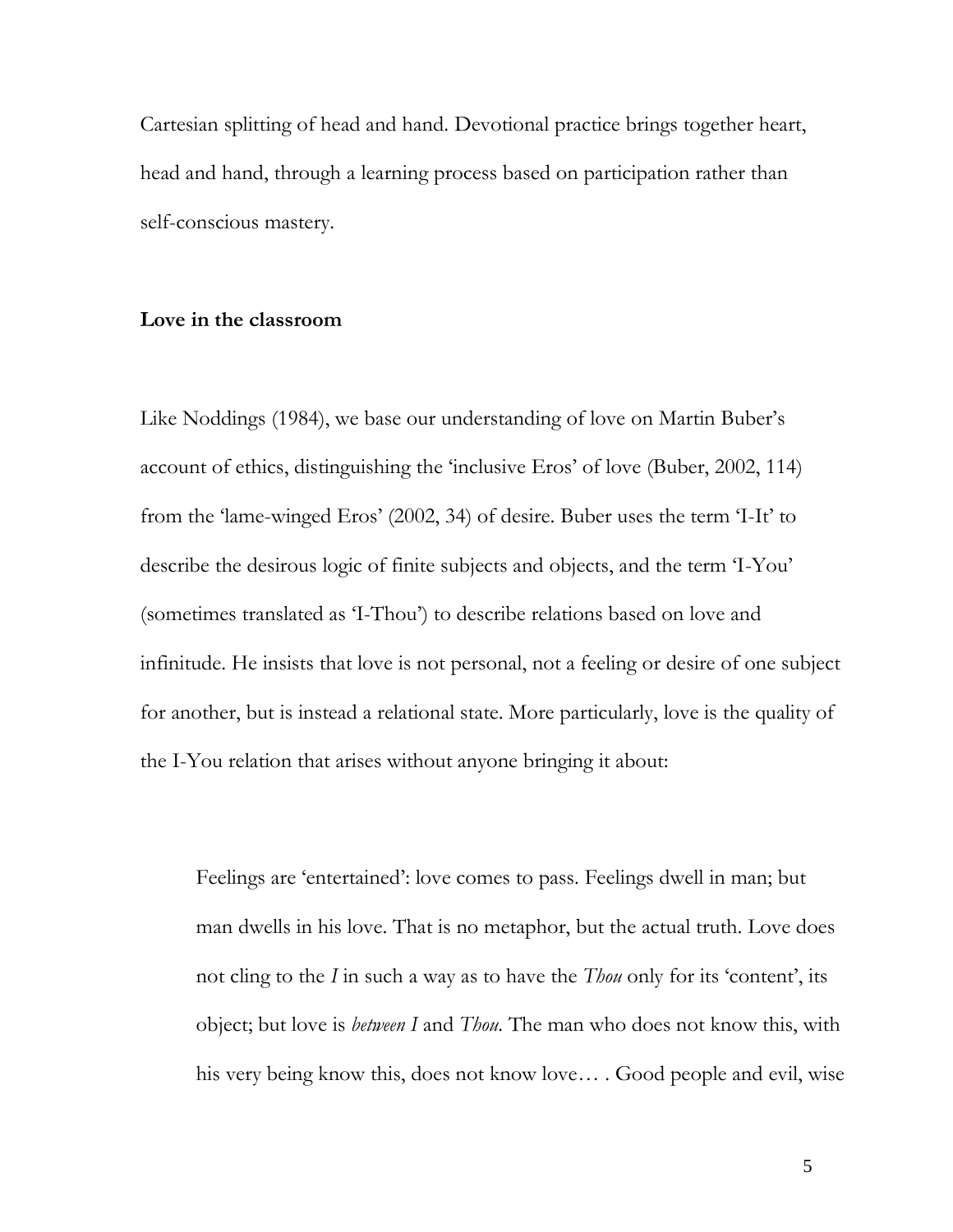and foolish, beautiful and ugly, become successively real to him [who takes his stand in love]; that is, set free they step forth in their singleness, and confront him as *Thou. …* Love is responsibility of an *I* for a *Thou.*" (1958, 14-15)

When in an I-It relation, Buber as a subject can see an object, and he can admire or desire it, or classify it as a species, or see it as an example of a scientific law, or turn it into a number, but in all of these cases it "remains my object, occupies space and time" (1958, 7). According to Buber, however, it can 'also come about' that the I becomes 'bound up in relation to' what may have seemed an object (1958, 7). This relation, the I-You relation, allows a direct meeting that involves neither subject nor object. Though the meeting does not negate species or law or number, no definition of characteristics can now exhaust the uniqueness and wholeness of this presence. There is seeing, in the I-You relation, but no identifiably distinct see-er or seen. The I-You sees no *thing*, and this nothingness is not lack but infinitude. Moreover this infinitude is not the arithmetic sense of endless addition but is an undefinable wholeness that is here and now, present in the meeting: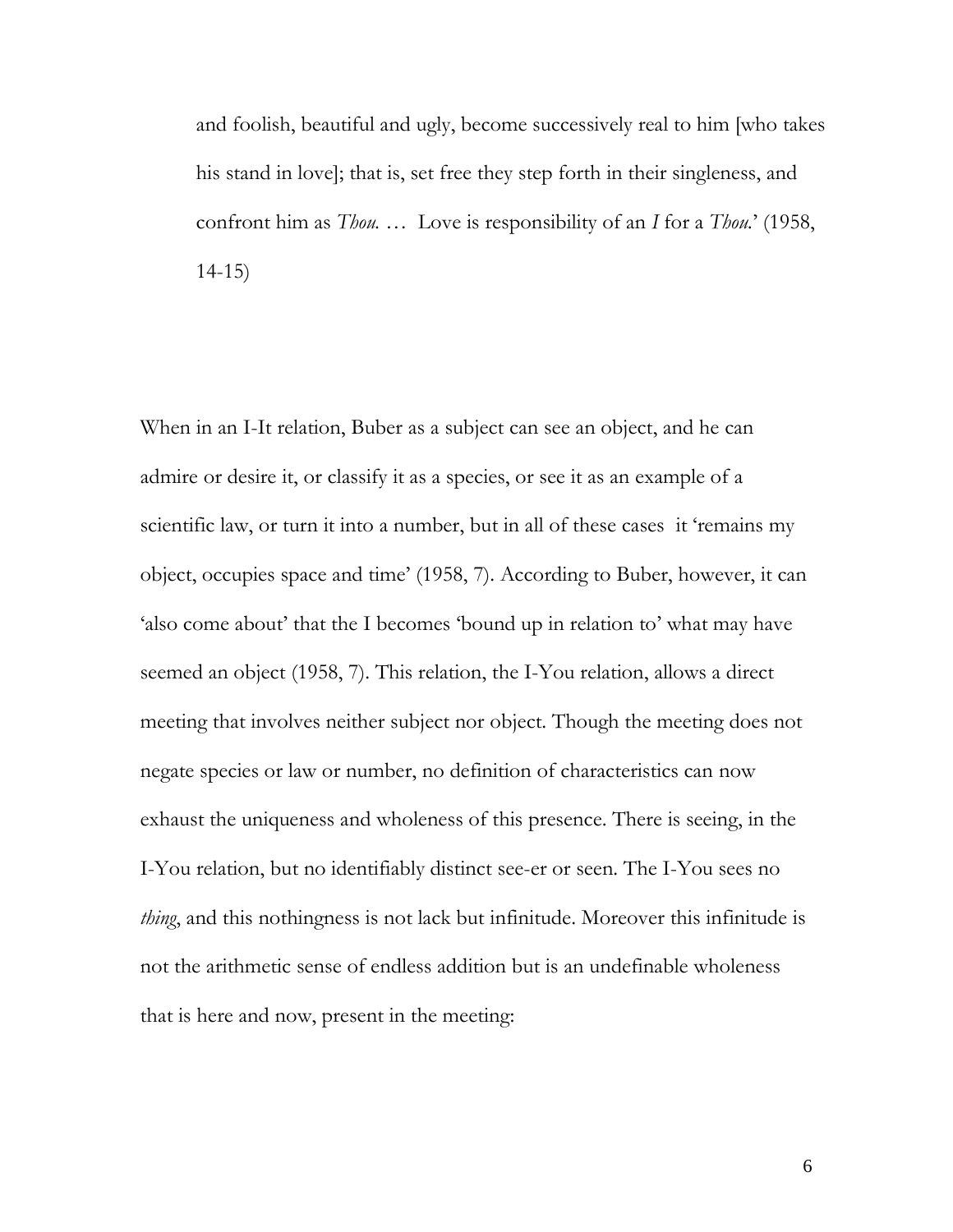When *Thou* is spoken, the speaker has no thing for his object…. *Thou* has no bounds….

The relation to the *Thou* is direct. No system of ideas, no foreknowledge, and no fancy intervene between *I* and *Thou*…. No aim, no lust, and no anticipation intervene between *I* and *Thou*….

(1958, 4, 11)

This passage clarifies what Buber means when he says that love and the I-You relation allow people to be seen 'in their singleness'. He is not referring to individuality but to uniqueness and incomparability, which include but are not exhausted by any classification. Incomparability is not finite, or identifiable, or oneness, but is only experienced through direct encounter. Buber puts it this way: "Inseparable, incomparable, irreducible, now, happening once only, [my concrete world reality] gazes upon me with an awesome look" (1966, 22). But, of course, this is epiphany, a non-directional vision, and not the gaze of a subject onto an external world.

If the You is no-thing, Buber"s I-You cannot be intersubjective, a meeting of subjects, or the space *between* subjects, as many educational theorists assume (eg. Sidorkin, 1996). When the speaker 'has no thing for their object', they cannot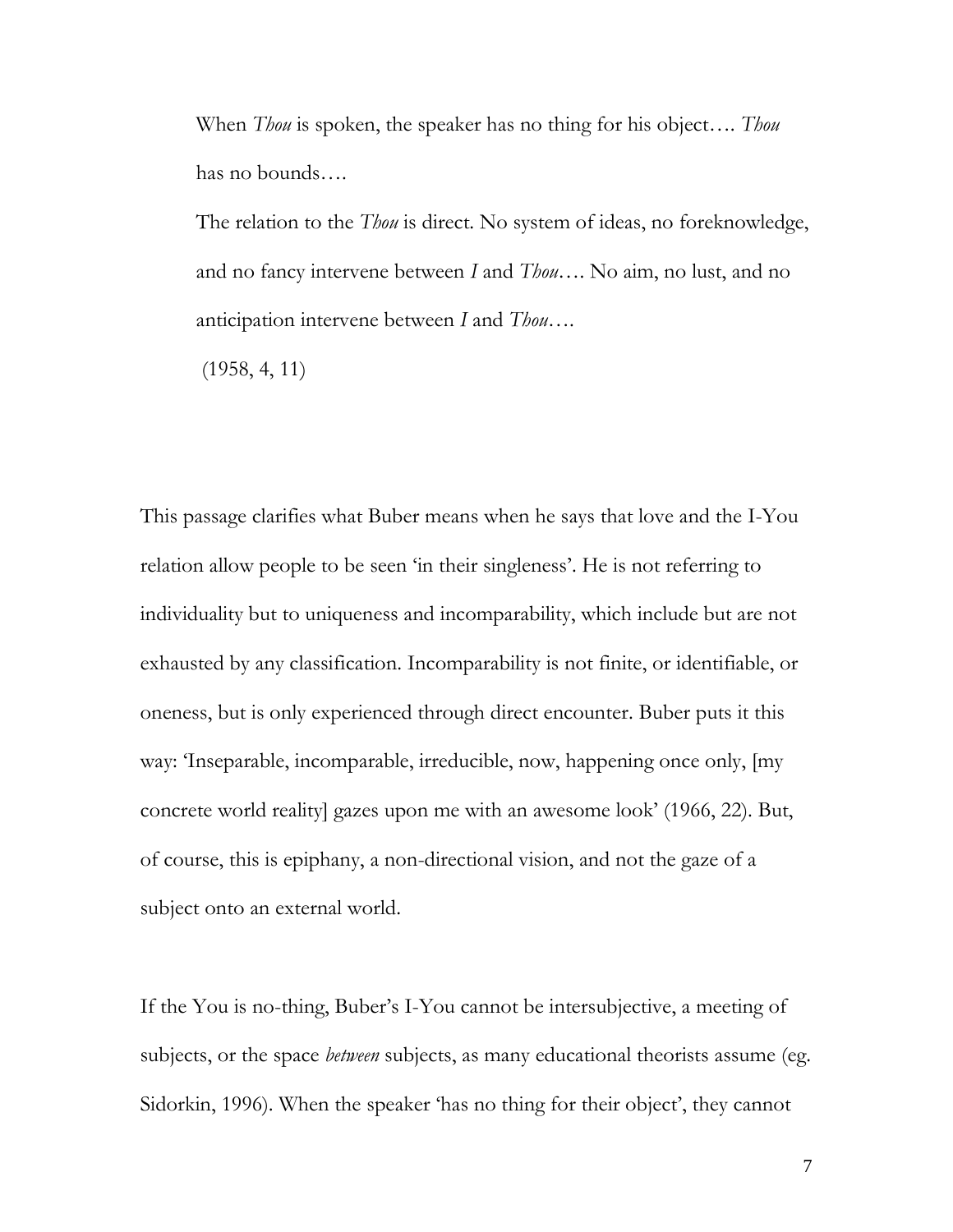be a subject, because they lack the mirroring that would turn them into one. They too are no-thing, open in an accepting unintegrated state where there is both difference and stillness. In the meeting, participants have lost their *selves*, but have found *being*, as parts of a whole, where every part is vitally and necessarily different but where each is the germ of the whole. They are, in Merleau-Ponty's phrase, different possibilities in the whole of Being (1968, 270).

The subjectlessness of Buber's I-You relation is based on its desirelessness ('no aim, no lust, and no anticipation"). Meeting is an acceptance of *whatever* is given by the world in the particularity of an encounter. As Buber says "The *Thou* meets me through grace  $-$  it is not found by seeking' (1958, 11). Unlike the world projected by desire, the relational world of acceptance has "the simplicity of fullness" (2002, 34-5). This fullness isn"t satiation, but is an emptiness; it is a sense of acceptance and connection, of gift and grace, that suspends the restless time of desire. When love is understood as a person's emotion, it is seen as a source of subjective bias. But from Buber's perspective, love suspends the sentimentality of personal attachments and allows us to meet the world as it is, unique, irreducible, here, now.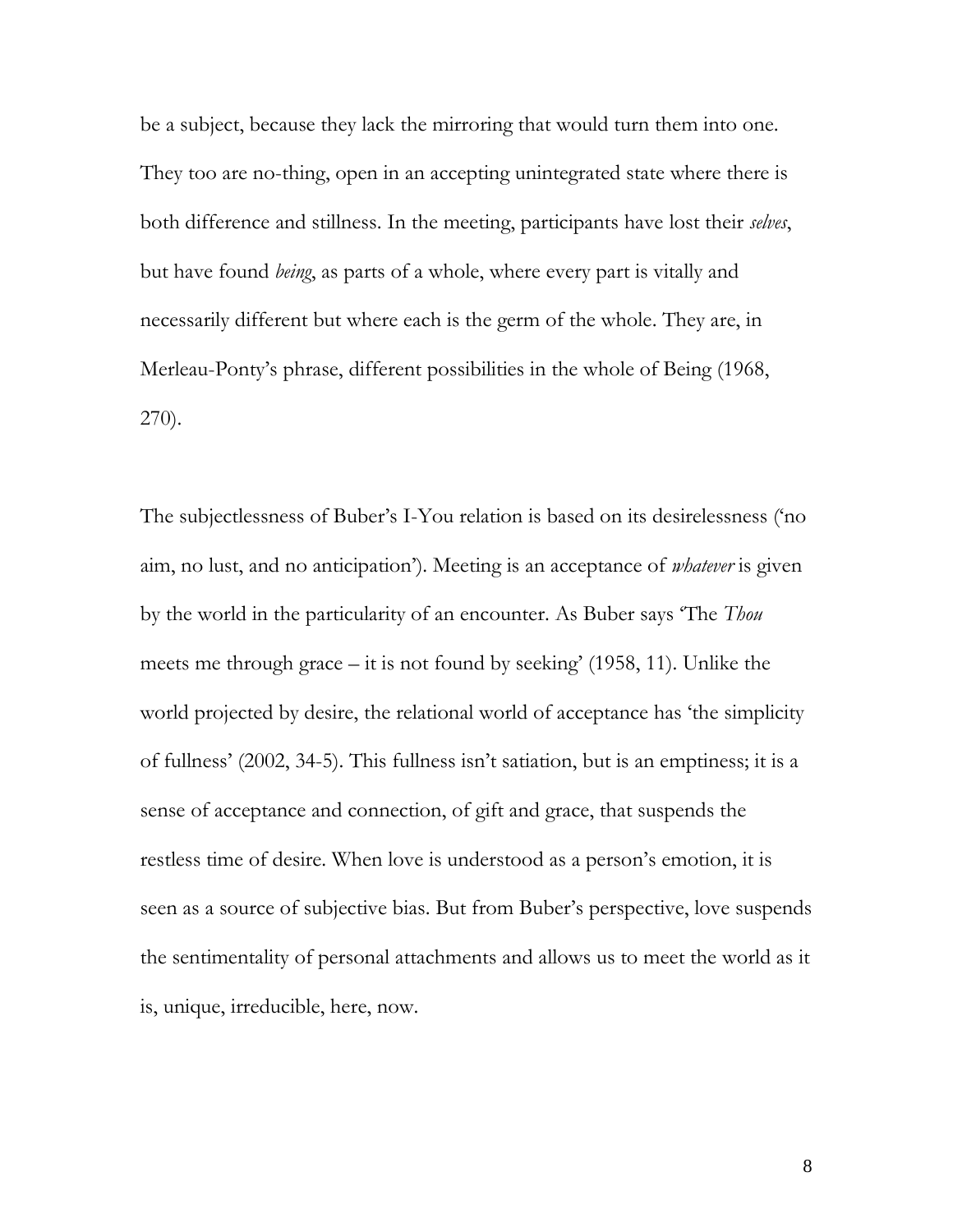Learning based on agapic love, then, unlike learning based on desire, can never be a mastery of difference. Thus we find Gaita echoing Buber when he talks of love's cognitive work:

Iris Murdoch said that understanding the reality of another person is a work of love, justice and pity. She meant, I think, that love, justice and pity are *forms* of understanding, rather than merely conditions which facilitate understanding - conditions like a clear head, a good night's sleep, an alcohol-free brain. Real love is hardheaded and unsentimental. When one rids oneself of sentimentality, pathos and similar failings, one allows justice, love and pity to do their *cognitive* work, their work of disclosing reality. Sometimes the full reality of another human being is visible only to love (2001).

Liston draws a similar point from Murdoch when he argues that the teacher's love is one that "takes the individual beyond his or her personal concerns to a clearer, less noise-filled focus on beauty … and on the world around and beyond us" (2000, 95). Love allows teachers to accept uncertainty with humility and to attend to the reality of the learning situation before them, in the here and now, without anticipation. This patient and attentive state is essential if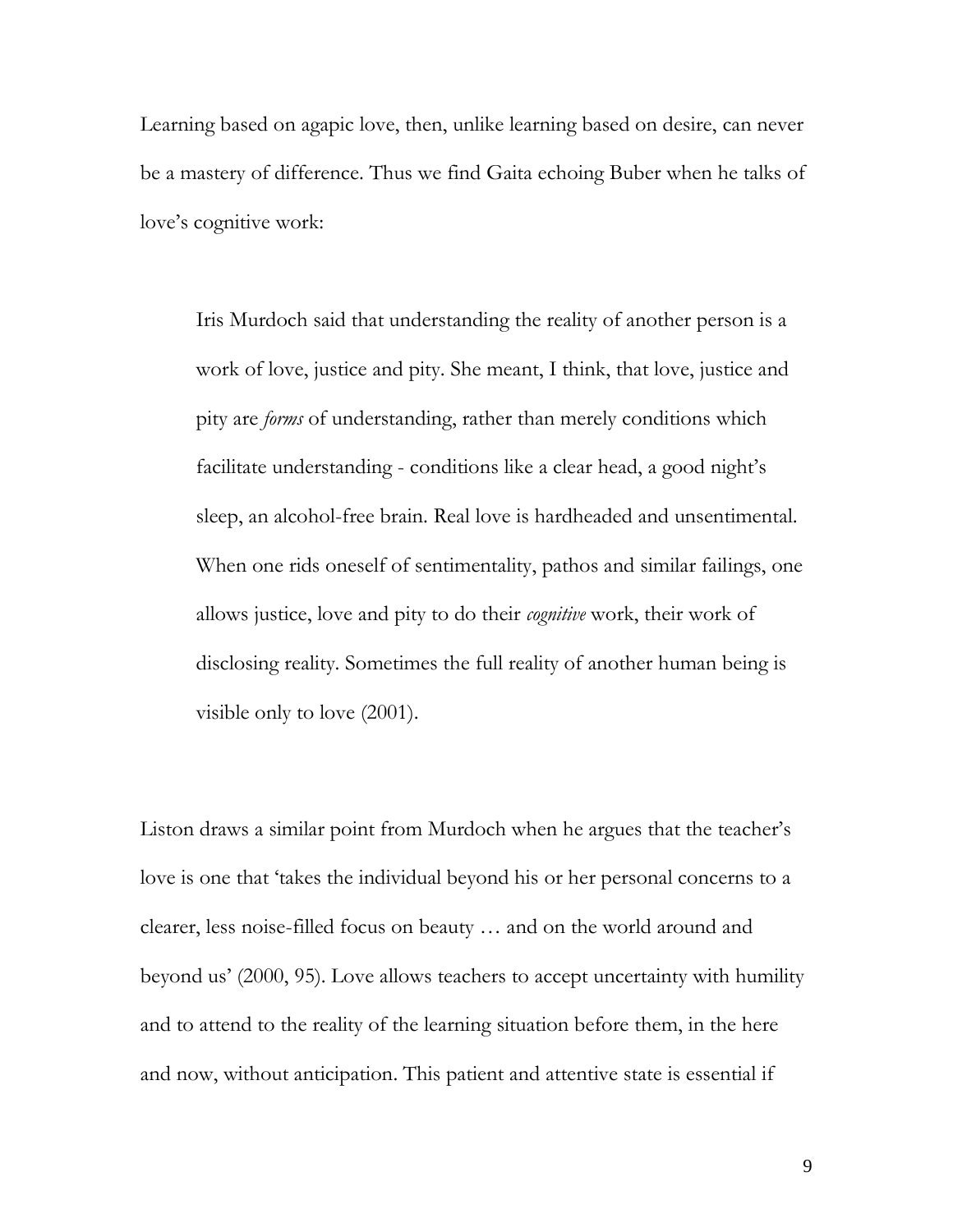teachers are to play their part in helping students engage with the larger world and find those connections with their lives that show 'that significance exists' (Liston, 2000, 81).

What Gaita and Liston learn from Murdoch is that teaching requires the nonsubjective ontological state that is the basis of all creative work (see Williams, 2005a). Borrowing from Simone Weil, Murdoch calls this state "attention", claiming that it is the basis of a moral life and pointing out that its ontology undermines the dichotomy of freedom *or* determinism (1970, 34-7): "If I attend properly I will have no choices…. The idea of a patient, loving regard, directed upon a person, a thing, a situation, presents the will not as unimpeded movement but as something very much more like "obedience"" (1970, 40; see also Weil, 2002, Arendt, 1970, 45; Liston, 2004, 2008; Palmer 1983; Van Manen, 2000; Quinteros, 2004). Attention is a form of love that requires ontological, spatial and temporal transformation.

Murdoch is not offering a model of a moral life, any more than Liston is offering a model of the good teacher: there is no abstract model to follow, and no state that can be achieved by a worthy subject (see also Noddings, 1984). Goodness, Murdoch says, has the quality of "naked" "for-nothingness" (1970,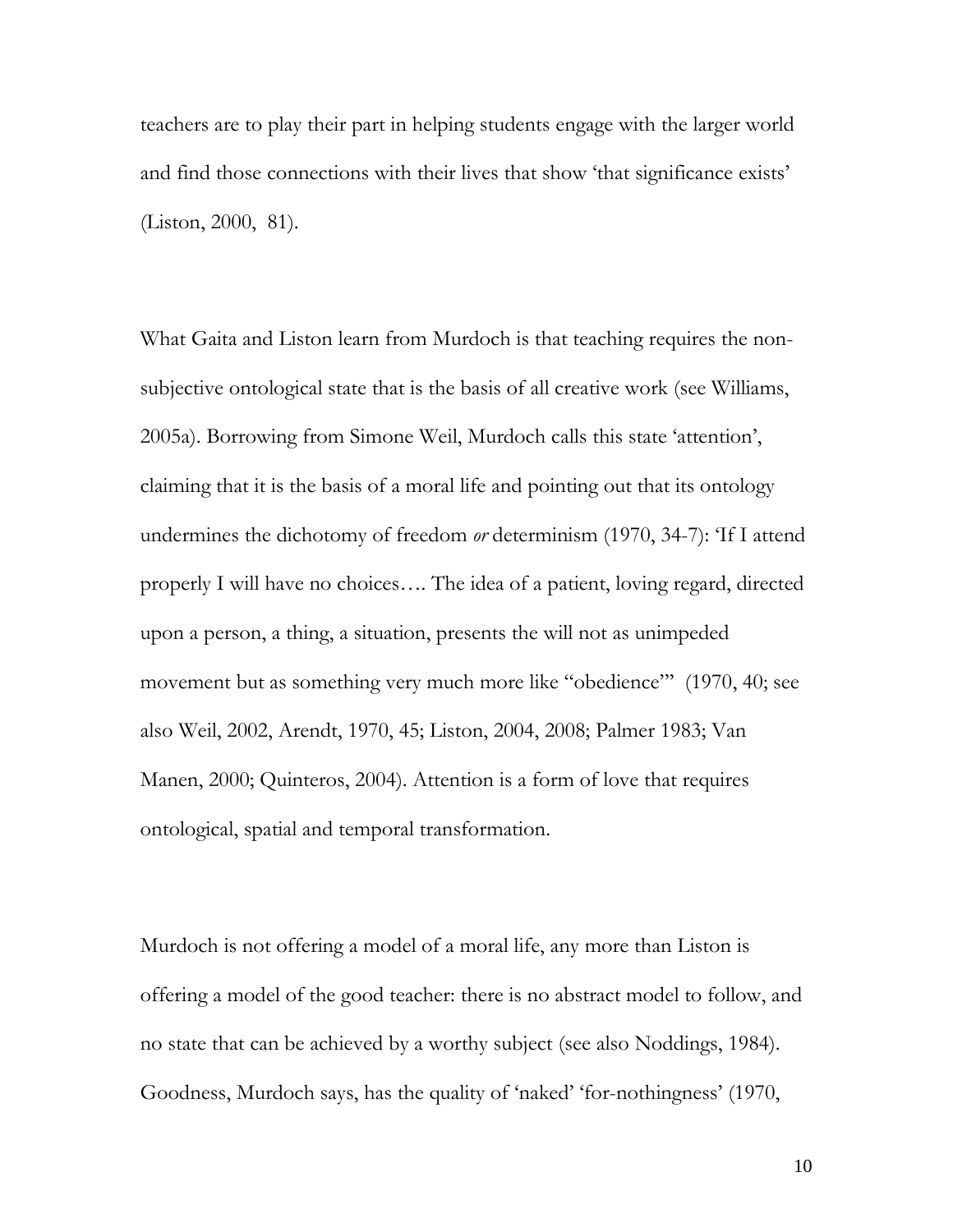92); it is not produced by a willfully virtuous subject but by open relations, by open response to the particularities of a given, and therefore gratuitous, situation:

The chief enemy of excellence… is personal fantasy: the tissue of selfaggrandizing and consoling wishes and dreams which prevents one from seeing what is there outside one. Rilke said of Cézanne that he did not paint 'I like it', he painted 'There it is'. This is not easy and requires... a discipline.… We cease to be in order to attend to the order of something else. (Murdoch, 1970, 59)

What this discussion suggests, therefore, is that love is not a desire or personal feeling that we entertain, not something that can be found through seeking, but is a relational form through which particularity, vitality and significance emerge. Moreover, love has an authority that commands attention and ascetic obedience. This is not a demand coming from a Euclidean outside and it is not received by a subject. It is a command which comes from no identifiable one, and no identifiable location, and which travels no where and to no one.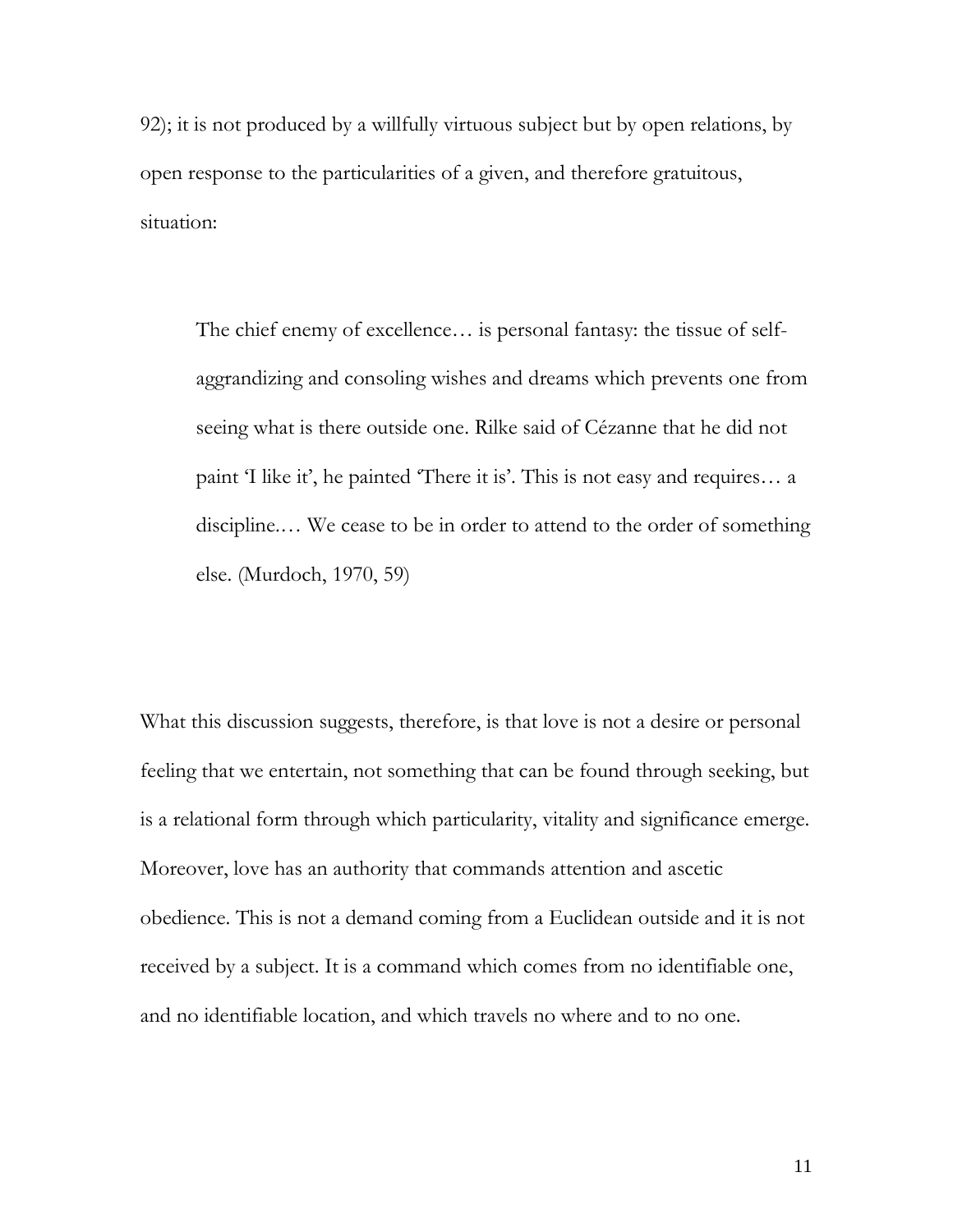Nevertheless, it is a command in which previously unrecognized needs are immediately recognized.

#### **Monastic practice**

From the perspective of subjective ontology, obedience and asceticism are ways of denying or negating difference (see, for example, Foucault, 1980). A brief consideration of monastic traditions, however, will allow us to develop the alternative relational claim that obedience is a form of love, which, as Buber and Murdoch imply, involves attention to difference. Monastic practices across traditions are based on the understanding that certain forms of discipline prepare people to accept love, and thereby accept the world as it really is. The principle of difference, according to Jamison, for example, is the very heart of monastic practice (2006, 84-5).

As monastic writers frequently observe, the etymology of the word obedience refers to an attentive listening, a loving listening that allows awareness of what is *really* happening (e.g. Jamison, 2006, 76-7). This is associated with another general monastic principle, that the role of ascetic discipline is to still desire, thereby transforming the practitioner so that they are open and available to the world, able to obey with love and without subjection. Such discipline allows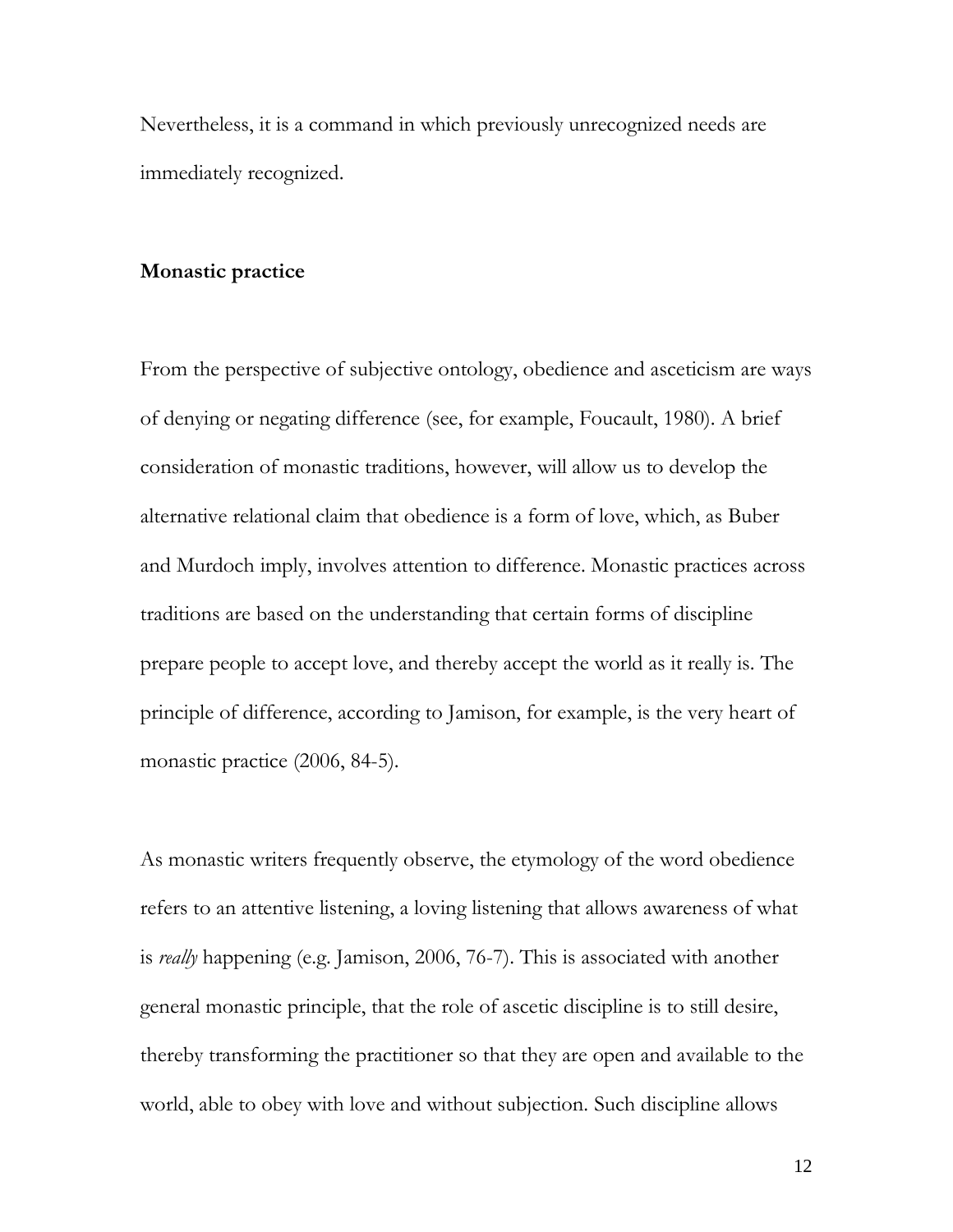attention to the world without the distractions of personal fantasy. It is an affirmation of life, rather than a negation. Devoted to a life that is more and other than one"s own, ascetic discipline allows differences to emerge that could not have been anticipated or brought about by the desirous subject (see Williams, 2005b, 46; Williams, 2005a, 147).

To still the desires that obstruct acceptance, monastic practice insists on the importance of a spatial discipline that holds the practitioner in the non-Euclidean here. The practical advice from one of the most famous sayings of the desert fathers was "Sit in your cell and your cell will teach you everything" (quoted in Williams, 2005b, 95). Everything and everywhere (and no-thing and nowhere) are here.

Furthermore, spatial discipline is matched by a temporal discipline. The bell that orders the monk"s day as a daily round gently frustrates heroic desire. It allows the practitioner to learn to wait with humility, in the knowledge that it is the practice that does the work (Norris, 1999, 377). As Steindl-Rast puts it, "We learn in the monastery to savor our work as we are doing it – doing it for its own sake, not just doing it to have it done, or to get over with. We need to resist our tendency to rush into things and to hurry through our activities' (Steindl-Rast with Lebell, 1998, 50; see also Nhat Hanh, 1995, 23). The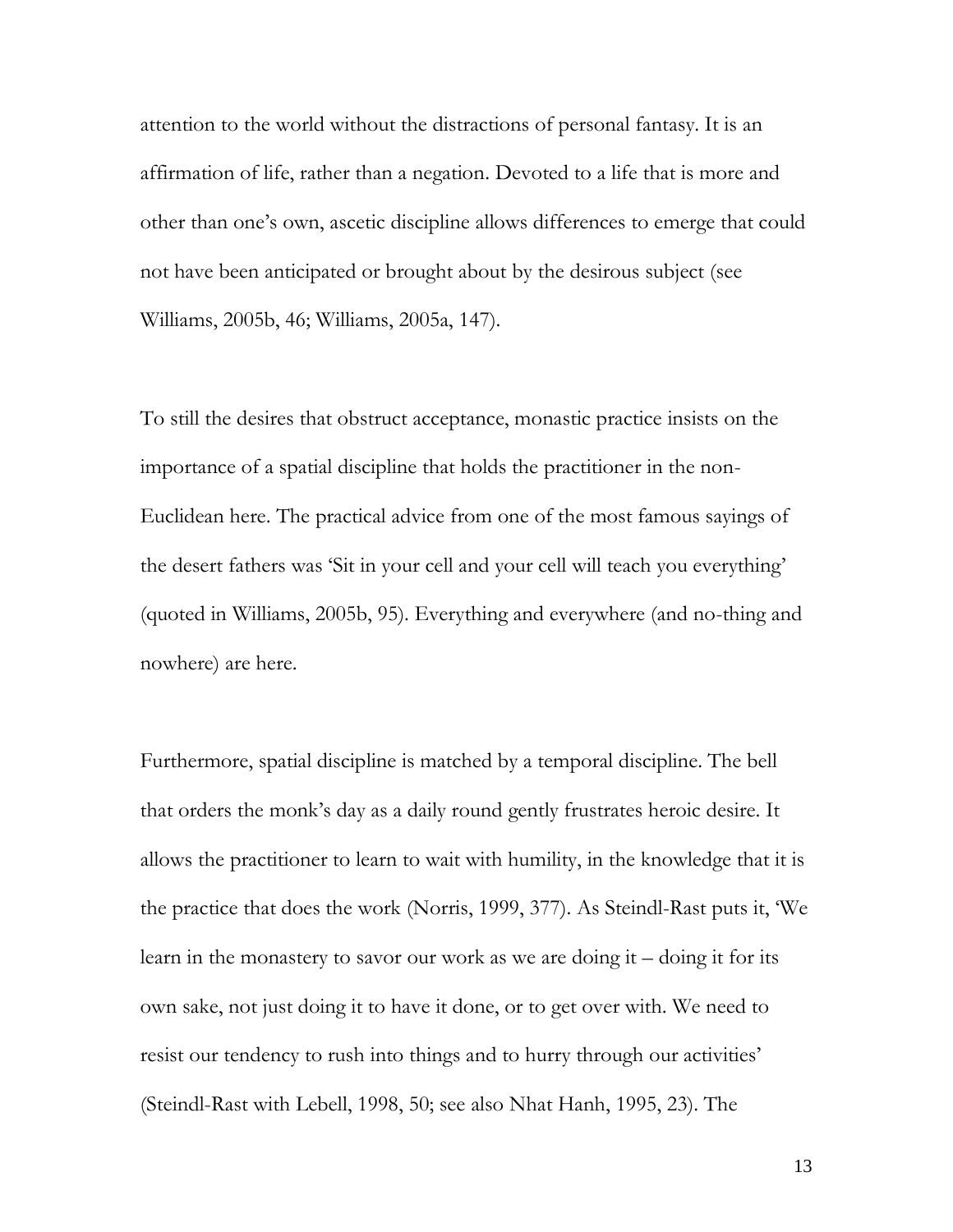repetition of the monk"s day opens onto difference because, not structured around ends, devotional practice allows monks to be in the non-linear present, the time where life unfolds. Far from being a deadening experience of seriality, such repetition is enlivening: attention can be given to the new and surprising because the present hasn"t been reduced to a series of steps toward an end.

This insistence on the importance of the here and now gets to the heart of the most common misunderstanding of monastic practice. It is not a discipline designed to overcome the real and worldly, to rise to a spiritual plane that is above the physical and the mundane; it is, instead, a discipline to allow acceptance of the wholeness that is already offered, in the here and now. What matters, what is meaningful, is never elsewhere. It is found in love and respect for what really is. The is enough to be,' says Thomas Merton,

in an ordinary human mode, with only hunger and sleep, one's cold and warmth; rising and going to bed. Putting on blankets and taking them off (two last night – it is cold for June!) Making coffee and then drinking it. Defrosting the refrigerator, reading, meditating, working (ought to get on to the article on symbolism today), praying. I live as my fathers have lived on this earth until eventually I die. Amen. There is no need to make an assertion of my life, especially to assert it as MINE, though it is doubtless not somebody else's. (quoted in Griffin, 1993, 26)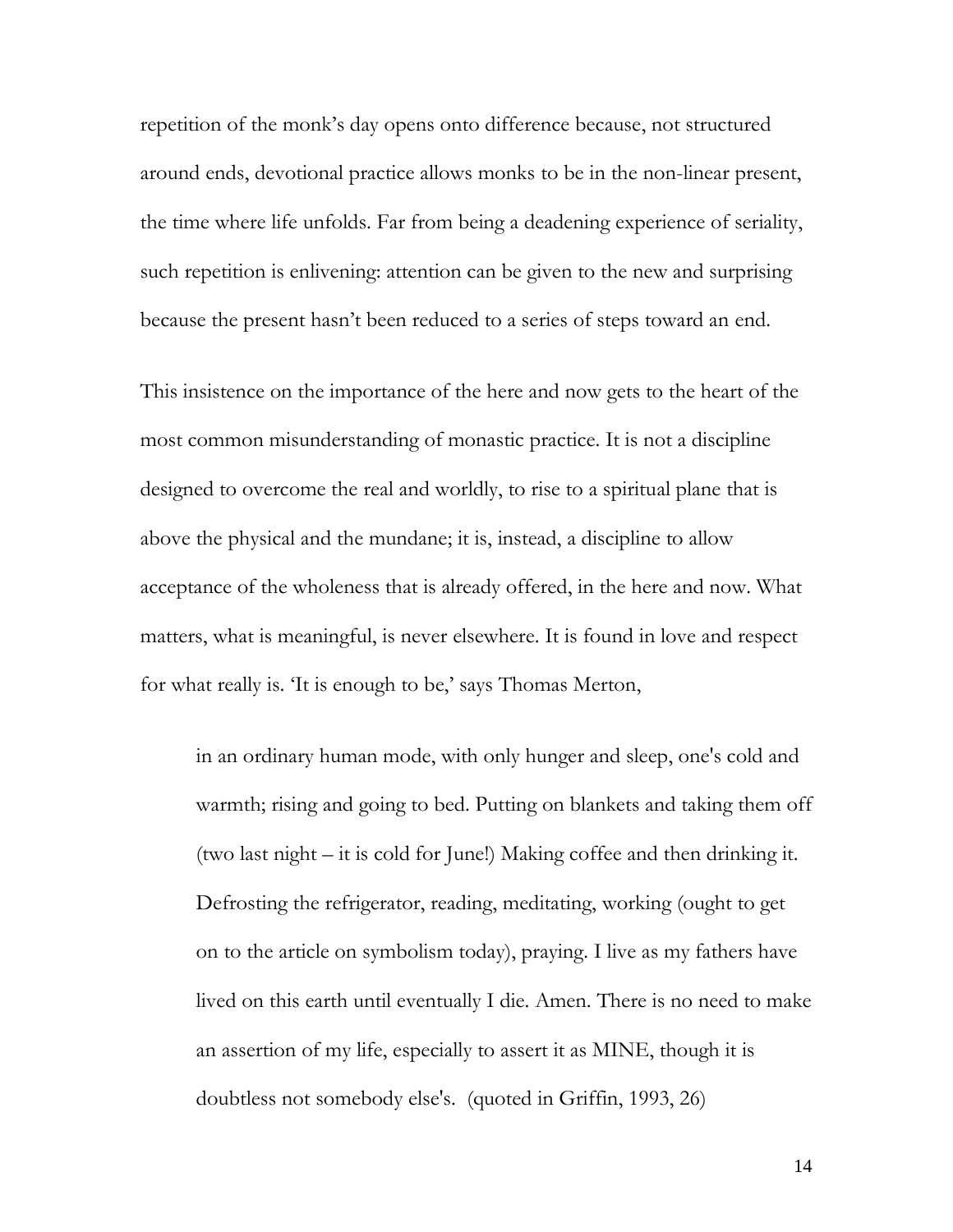Meaning and understanding, then, are found as much in the manual work of making coffee as in the comprehension of liturgy. Moreover, the latter is not, in monastic practice, classified as a mental task. Thich Nhat Hanh observed that there are disrespectful and reverent ways to drink a cup of tea (see King, 2001: 152); likewise, the monk"s experience of reading the Bible depends on how respectfully they turn its pages. Hand, heart and head are implicated in each other, parts of a whole. Devotion to humble and apparently pointless practice connects people with their whole being as it connects them with the world. Devotional practice brings people into the present, changing them so that they are receptive to the world and joyously grateful for the part they are called to play in it.

#### **Teacher and student**

To develop an understanding of love and devoted attention in the classroom, we will draw material from a research project for which we interviewed wellknown Australians and a wide range of teachers. We invited all interviewees to talk about their experiences of life-changing teachers, and the teachers to talk about their own teaching practices and experiences. Our research showed that elements of monastic practice were common to good teaching, even though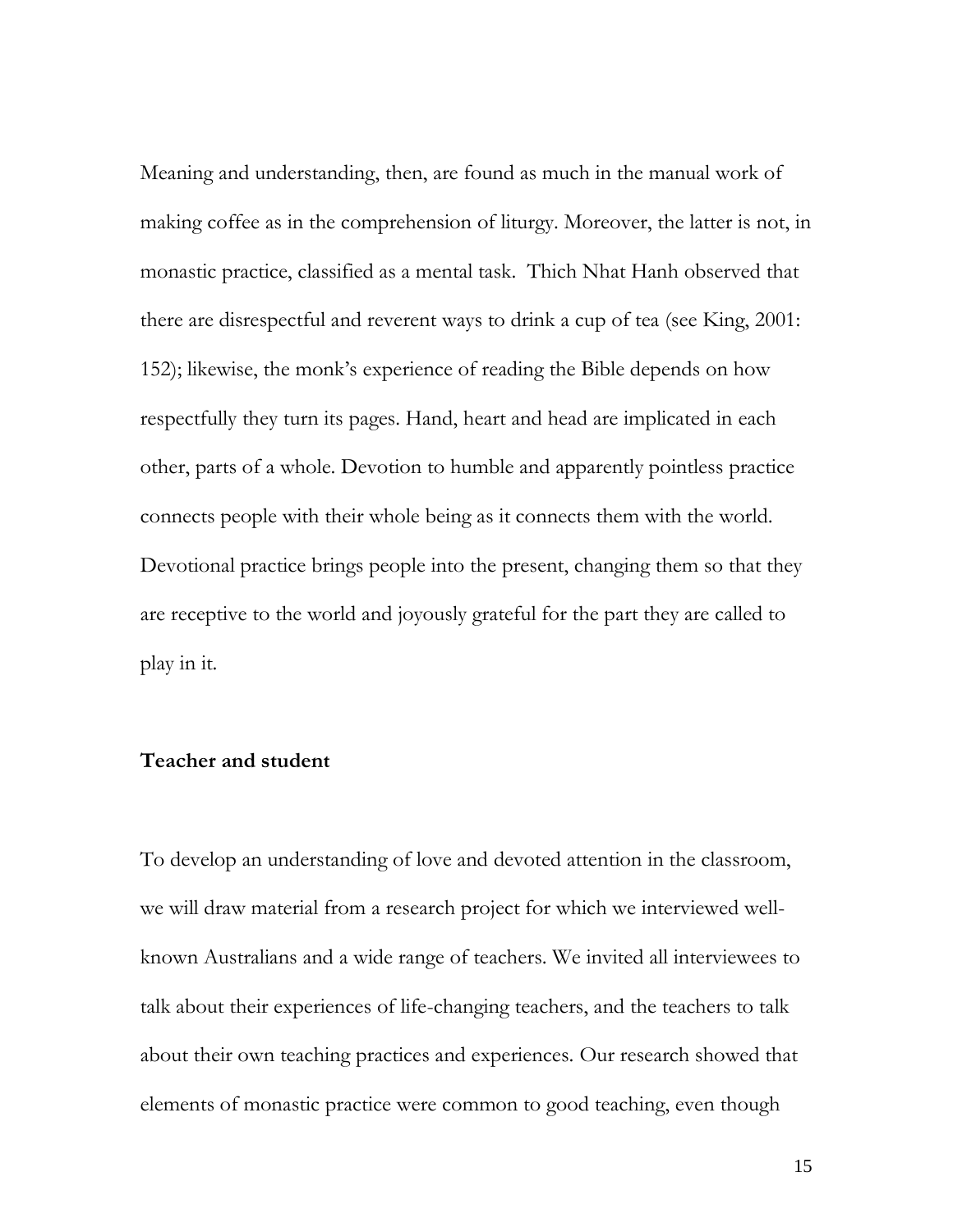few teachers or students showed any recognition of the connection between classroom practices and devotional practice.

One of the students we interviewed was Nick Jose. Nick went to school in Adelaide in the 1950s and 1960s. He has been a diplomat in China, and is a novelist, critic and Professor of Creative Writing. Most recently, he has edited the authoritative *Macquarie PEN Anthology of Australian Literature*. Nick nominated his English teacher, Mr Schubert, as the teacher who changed his life. While Nick went to an exclusive Anglican school that modeled itself on the English public school, Mr Schubert was from a German background. Although Mr Schubert taught at the school for forty three years, was the head teacher of English and became deputy headmaster, Nick sensed "some level of insecurity in him" because he was "different", "essentially an outsider in that school". Nick thought that this difference gave Mr Schubert a cultural sensitivity that allowed him to broaden students' perspectives.

Mr Schubert had died before our study, but we were shown letters that he wrote to Nick and to another student from the same time. The teachinglearning relation described in this material highlights the importance of ascetic and devotional practices in the ordinary classroom. Although Mr Schubert's main field was English literature, our interviews with a broad range of teachers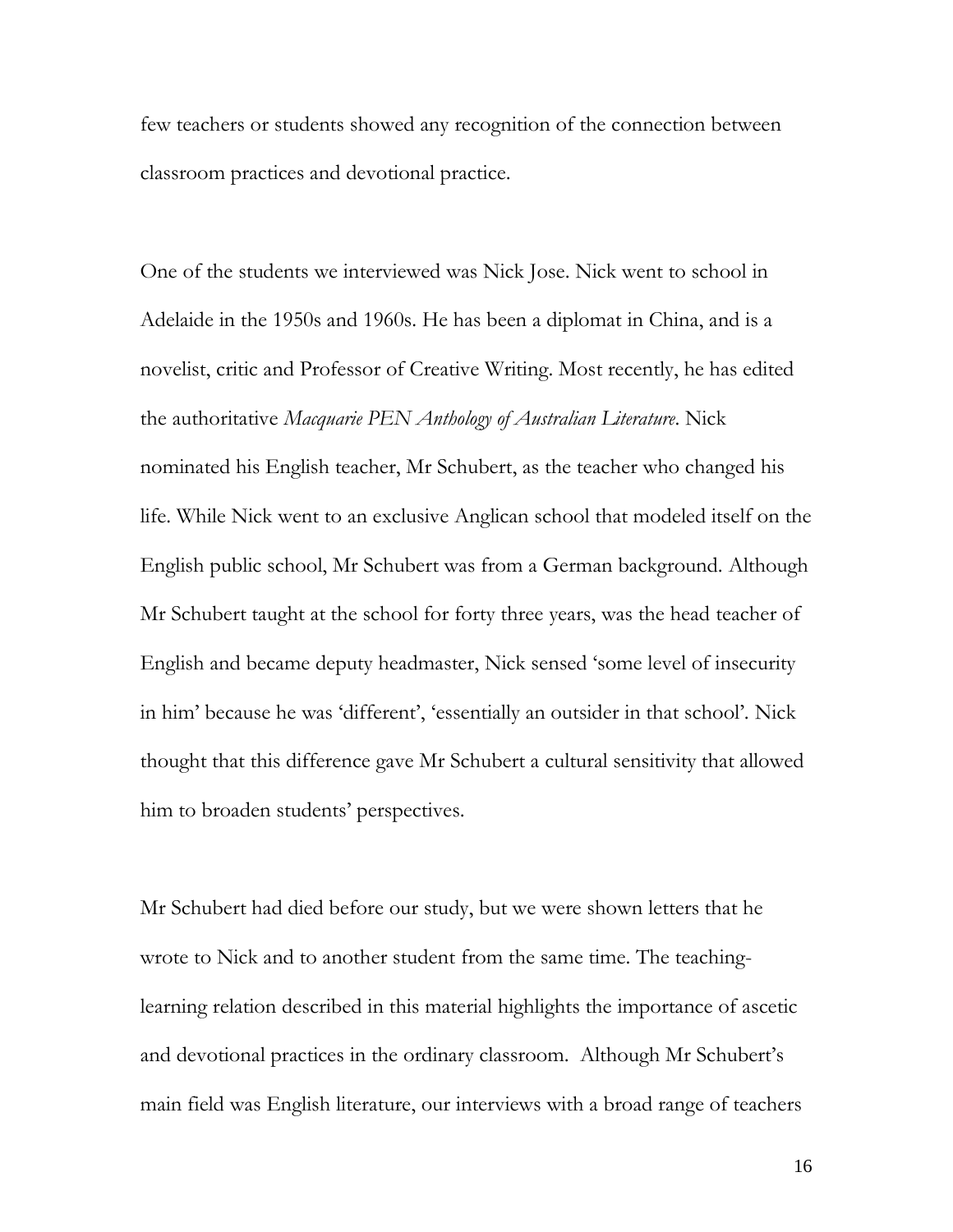revealed that the same practices are found in, for example, music lessons, maths classes, sports coaching, homework routines and general codes of conduct.

Here, first, is Nick"s description of Mr Schubert.

What the teacher does is in the here and now, that's where it happens, and then there is this distant harvest, which they have to just trust in. Teachers can"t predict exactly what will happen. Their work is an act of faith. Even if the teacher knows what students become, they know always another part of them. So they have quite a rounded sense of what people are, that there are always going to be other aspects to them. They know that, despite social standing and success, there are always other measures of value. Being an outsider himself [a German in Australia, twenty years after the second world war] helped Mr Schubert see that.

I learned to read literature from Mr Schubert. Although my practice has changed, that chord is still there. I think I"m incredibly lucky to have had such a good teacher. He was quite an imposing figure, partly because he was such a senior teacher, partly because he had the English and the German, that was another layer of learning. He was sort of upright and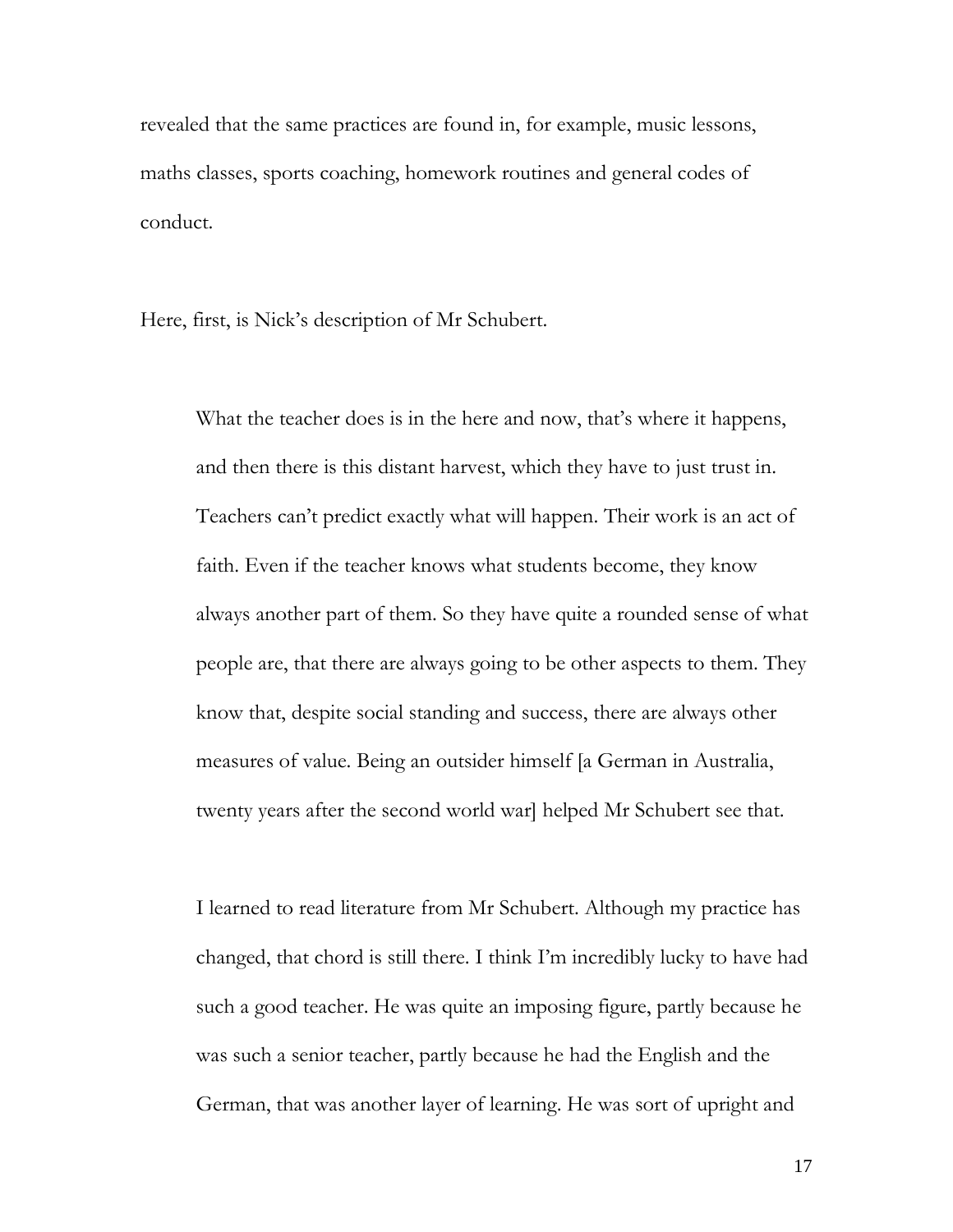solid, and he was quite sharp in his rebukes of people who were not taking their work seriously. He also had a very distinctive croaky voice - we called him Frog Schubert -- and a very big nose. He was almost a Gothic figure; one had a lot of respect for him, combined with a certain fear. He was quite a tough teacher, but very, very good.

Mr Schubert had a really deep love of literature. The texts he chose for us were fantastic texts he had a passion for, and, however strange his manner, he was able to convey that passion. He was very sensitive to literature and was always challenging us boys to be responsive as well. He was challenging us to tap into quite powerful forces in our lives, and that was a way of letting us be ourselves.

He seemed blissfully unaware of the effect he was having on us. He'd read out these bits, like the quote from *Othello* - "an old black ram … tupping your white ewe'. It was electrifying! Because he was blissfully unaware, we thought it was okay too. He treated us absolutely as if we were mature people intellectually. There was no talking down, and so that does lead to a kind of mutual respect.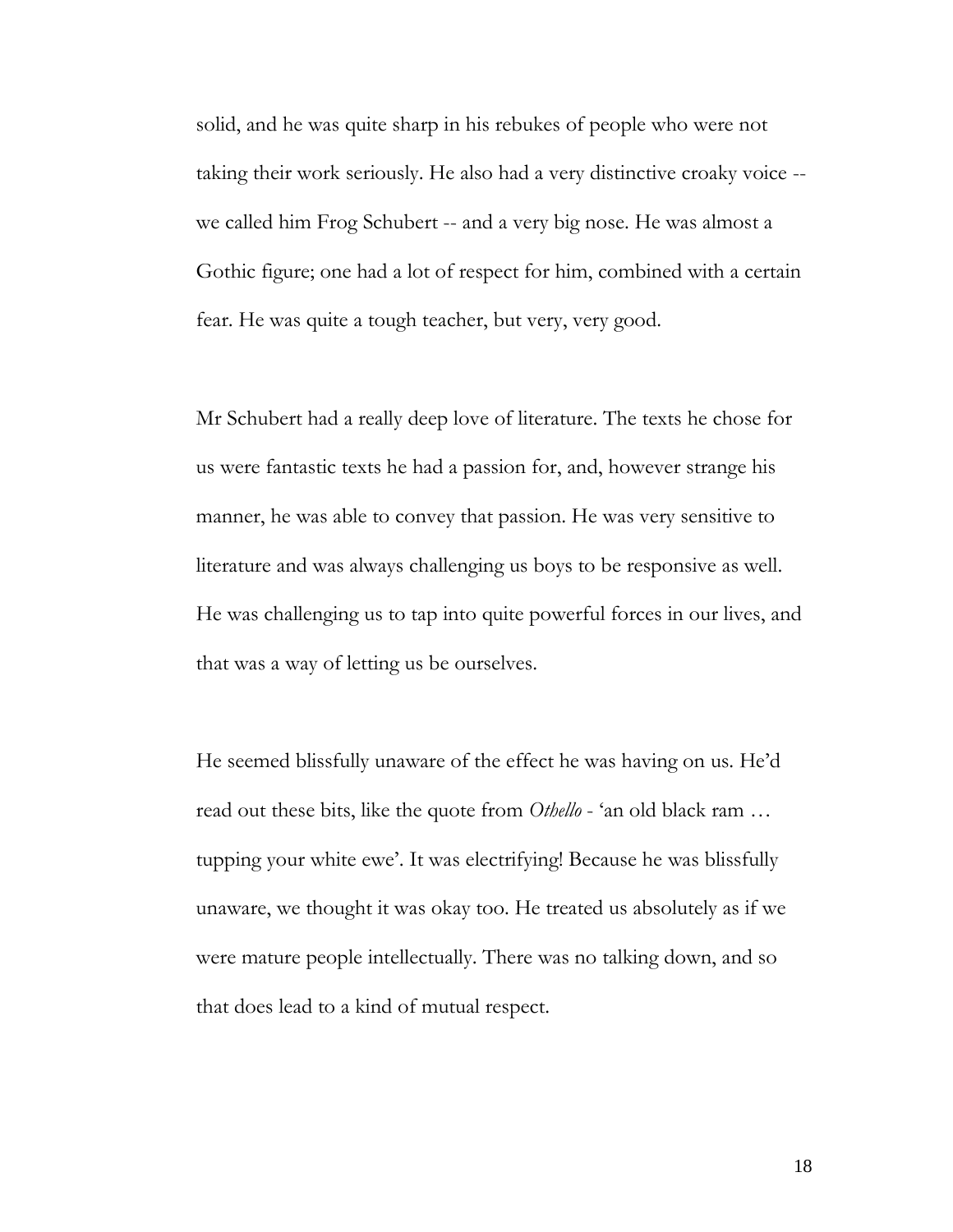As 16 year old boys, we found it incredibly difficult to express what we had inside. If Mr Schubert had been too intimate with us or too informal, I think we would have found it crippling. But by having this formal structure, it allowed us to get past our reserve; if we thought we were doing academic work, we could write about a love poem without becoming paralysed.

I learned [from Mr Schubert] a way of reading that was close, sensuous, and very precise. This subtle way of responding is what I still use when reviewing something or writing something myself. I feel quite confident in my method; I can trust my responses and I can articulate them. I don"t need to try too hard, but just do it naturally as I"ve been taught. I know it will work: I proved that to myself with Mr Schubert, who wouldn't let me get away with showing off. When showing off, you're interposing your own bright ideas, rather than letting your responses come from the text.

Mr Schubert gave an idea of his teaching practice in a reply to a letter from a grateful student: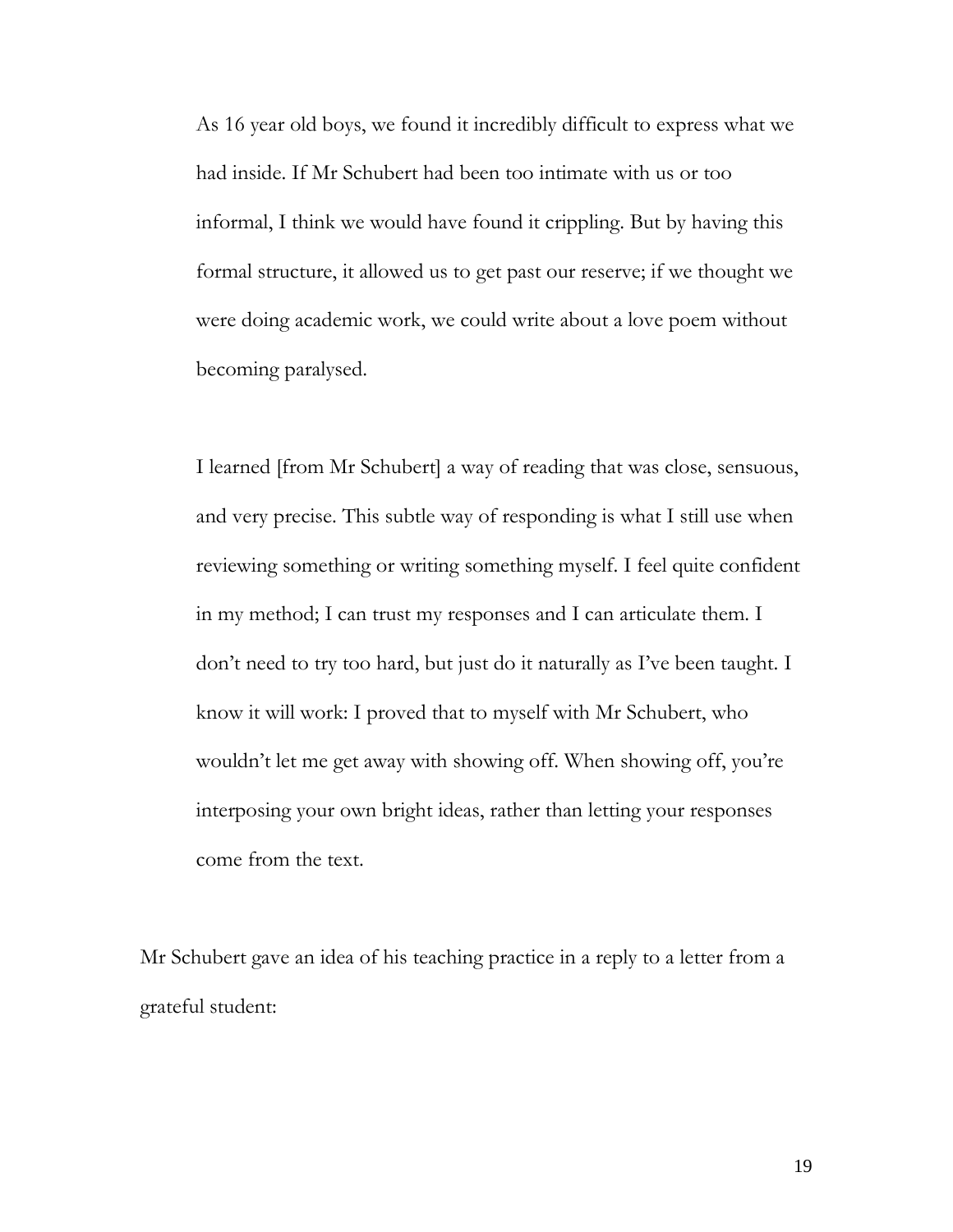How thoughtful of you to guess what a letter like yours, coming out of the blue as it did, would mean to a teacher like me. A teacher"s work can properly be judged only by its long-term outcome, of which, in the nature of things, he can normally expect to know little or nothing: he works, as it were, largely in the dark.

Additionally, there is the question of what criterion it is appropriate to use. Recently, at a dinner at the School, I sat between [A], who was still plainly excited by being newly appointed a judge of the Supreme Court, and [B], who makes no bones about his satisfaction with his role in shaping the policies of the Reserve Bank. But, perversely perhaps, I am even more impressed by [C], who tells me he still always has his Donne on his bedside table, or [D], who claims that he reads more poetry than anything else.

In a letter to Nick, Mr Schubert wrote:

No lesson in which I didn"t learn as much as my class was of any value. To me teaching something was by far the best way of learning it. Now often I found that my knowledge of a work which I had long been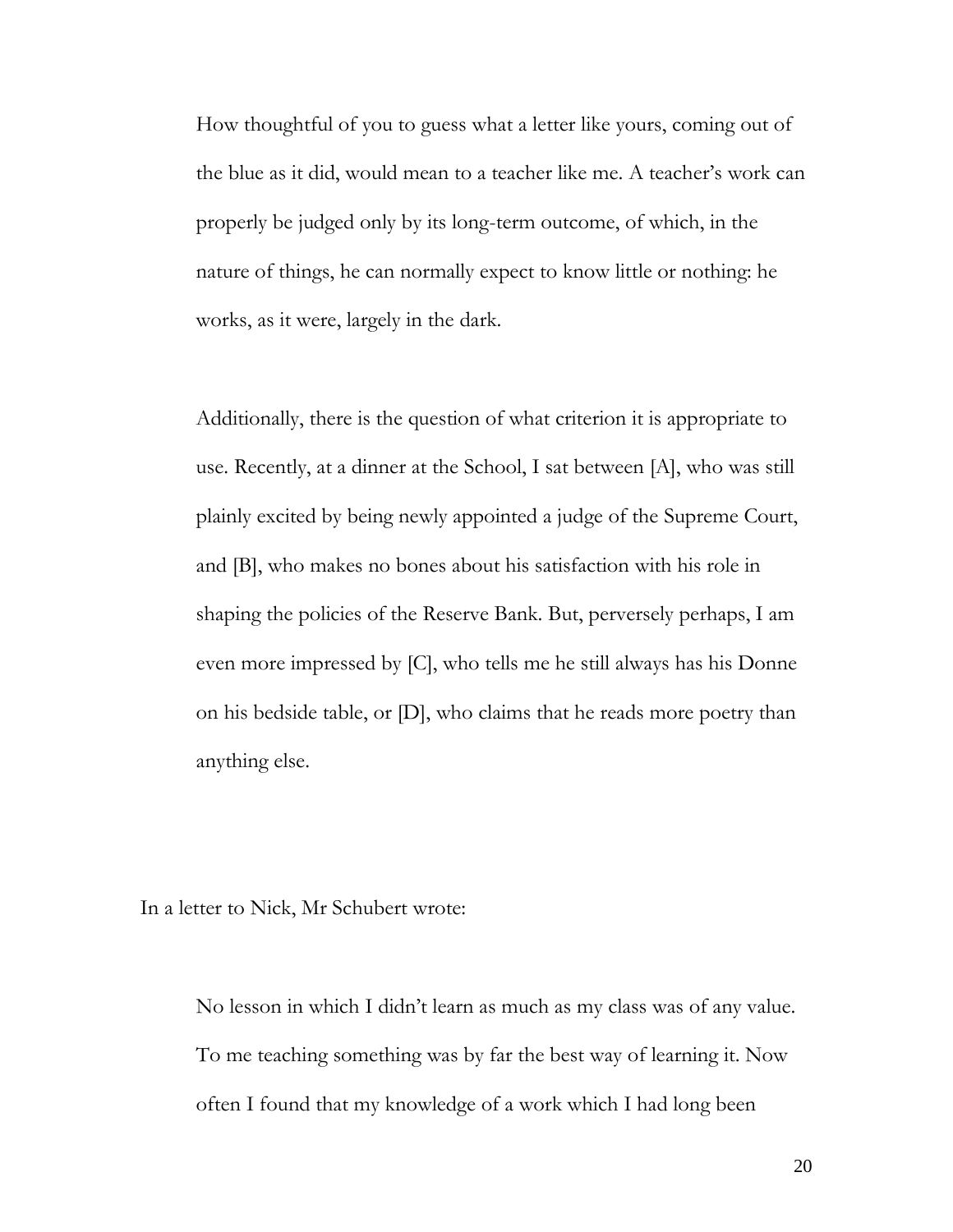familiar with was only a glib one. And certainly a class would find you out. No amount of study, of course would unravel *Lycidas* or *The Ancient Mariner*, but all that was essential was the plain evidence that you had grappled with it. I also fancy a teacher is fortunate above most because he has the privilege of encountering so many minds vastly superior to his own. Together they can engage in that one essential pursuit of man – endlessly to seek out the truth. As Donne puts it *On a huge hill, Cragged and steep, Truth stands, and he that will Reach her, about must, and about must goe.*  Except for those blinding moments which fire you to continue the search, there is, of course, no hope of ever attaining your goal. And beware of that man who claims he has done so. But, as I see it, nothing exonerates one from this unrelenting task.

And now you have become a writer – lucky you. I suppose the problem is how to make the language of the tribe, which is the only one available to you ("What no-one with us shares, scarce seems our own"), the medium of your own unique individuality. What fascinates me are the interstices of language, the meaning that pulsates between the words, the saying of what is not being said, of what cannot be said, of what is unsayable.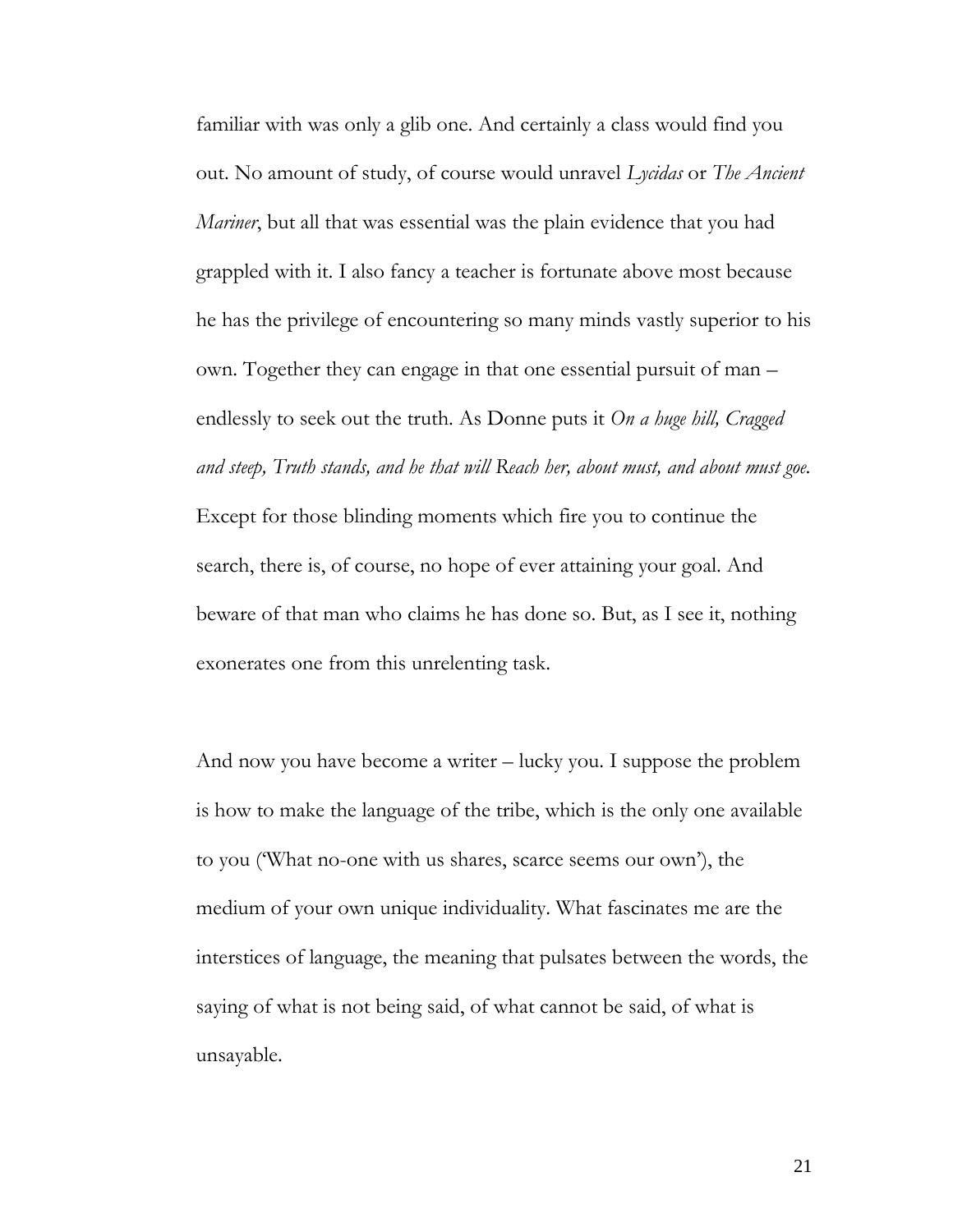We'll have to forgive you what is surely only a momentary heresy – The world may not need another book" you say. But, as you well know, of course it does – if for no other reason than because it's a different world from what it was a moment ago, and with the passing of that moment, the whole past has shifted, so that Dante, for example, now means something else than he did before.

### **The teacher's devotion**

Nick describes Mr. Schubert as passionate, but this should not be taken as a desirous state. Passion is not a seeking but an acceptance of *a really deep love*, a condition that is suffered. Whereas desire is exclusive, directed toward an object, Mr Schubert"s classroom was characterized by an inclusive love, not attached to any thing or any one. It seems, for example, that Mr Schubert was devoted to poets, to students, to teaching, to truth, to literature and to the world, all of which were part of a whole. There was no choice in this love, and he served any one of these parts by serving the others. And because he didn"t compartmentalize his life, his students didn"t need to either. Nick seems to have loved school, to have loved learning, to have loved Mr Schubert, to have loved *Othello*. Each part held the whole.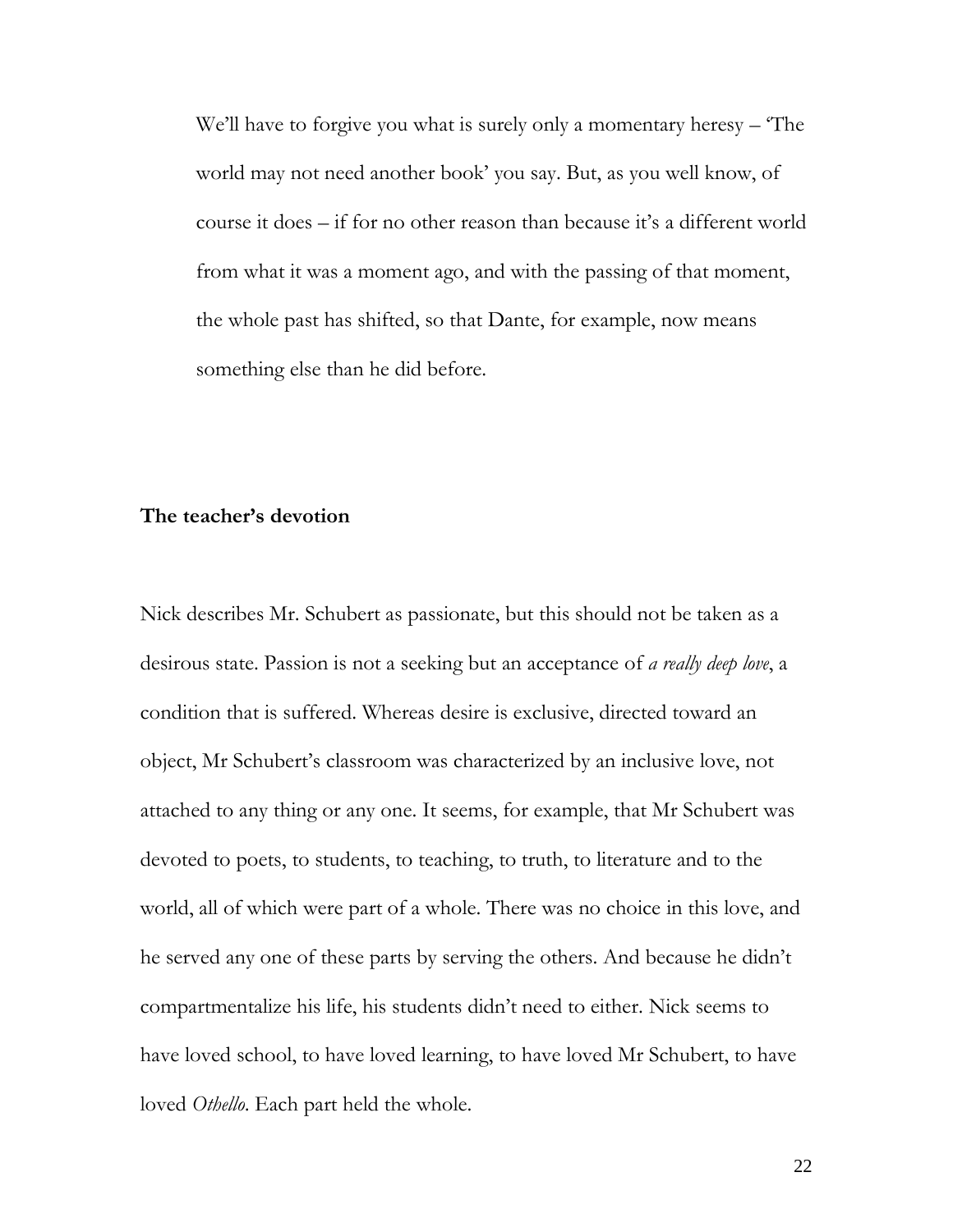Mr. Schubert, we will argue, could prepare for and protect openness to difference because his work arose from the undefined qualities of love and vocation. If there was no object of his love, there was also no subject: he didn"t need to interpose his personal ends because he embodied the process itself. We will see that Nick trusted Mr Schubert's analytic practice because it was consistent with his responsive teaching practice. Nick is alluding to this openness when he says that the teacher"s work is *an act of faith* and *in the here and now*. Although Nick imagines that there is a *distant harvest*, Mr Schubert insists that the teacher remains *in the dark*, that there is no future and no *criterion* of success which will vindicate their identity as teacher. He taught as he did because it was good in itself (*there is, of course, no hope of ever attaining your goal. And beware of that man who claims he has done so. But, as I see it, nothing exonerates one from this unrelenting task*).

That Mr Schubert worked *in the dark* is an indication of his ability to live with uncertainty, without defences. Nick felt that in some situations in the school, Mr Schubert as outsider had to 'tough it out', but we'll argue that he found sanctuary in the social relations of the classroom. When Nick described Mr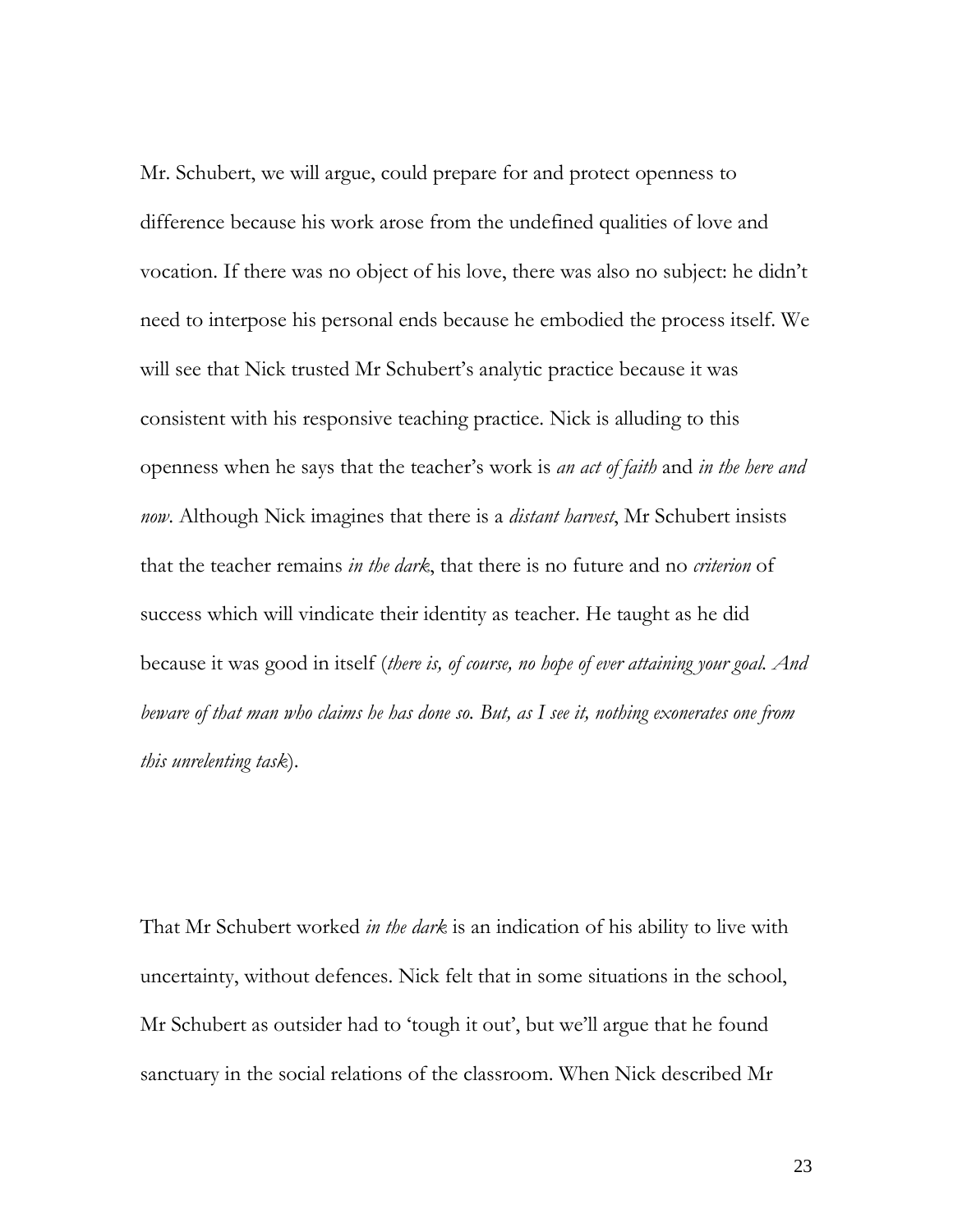Schubert as *blissfully unaware of the effect he was having on us*, he was highlighting the unself-consciousness of Mr Schubert's engagement in the classroom. It was this authenticity, and the lack of the ulterior motive of a (personal) project, which made Mr Schubert trustworthy. Mr. Schubert taught, not by saying what he knew, but by manifesting his love of learning. (*No lesson in which I didn't learn as much as my class was of any value. To me teaching something was by far the best way of learning it.*) There was teaching and learning in this classroom but no-one could have said who was doing what.

Teaching like this requires courage, for teachers must live openly, aware of the "fakeness" of self-justification and the projection of goals (Murdoch, 1970, 59). For example, it is likely that, in I-It mode, Mr Schubert "entertained" a range of hopes for his students (c.f. Buber, 1958, 14). He might have hoped that they would be successful in their careers, that they would serve others, that they would be sustained by their relationships with books, but he also recognized these hopes as projections distracting him from the reality of the present (*there is the question of what criterion it is appropriate to use).* With ascetic devotion, his classes accepted tomorrow as the unfolding of today, having faith that tomorrow would fulfill today in a way that no one today could have expected (see Hillman, 1978).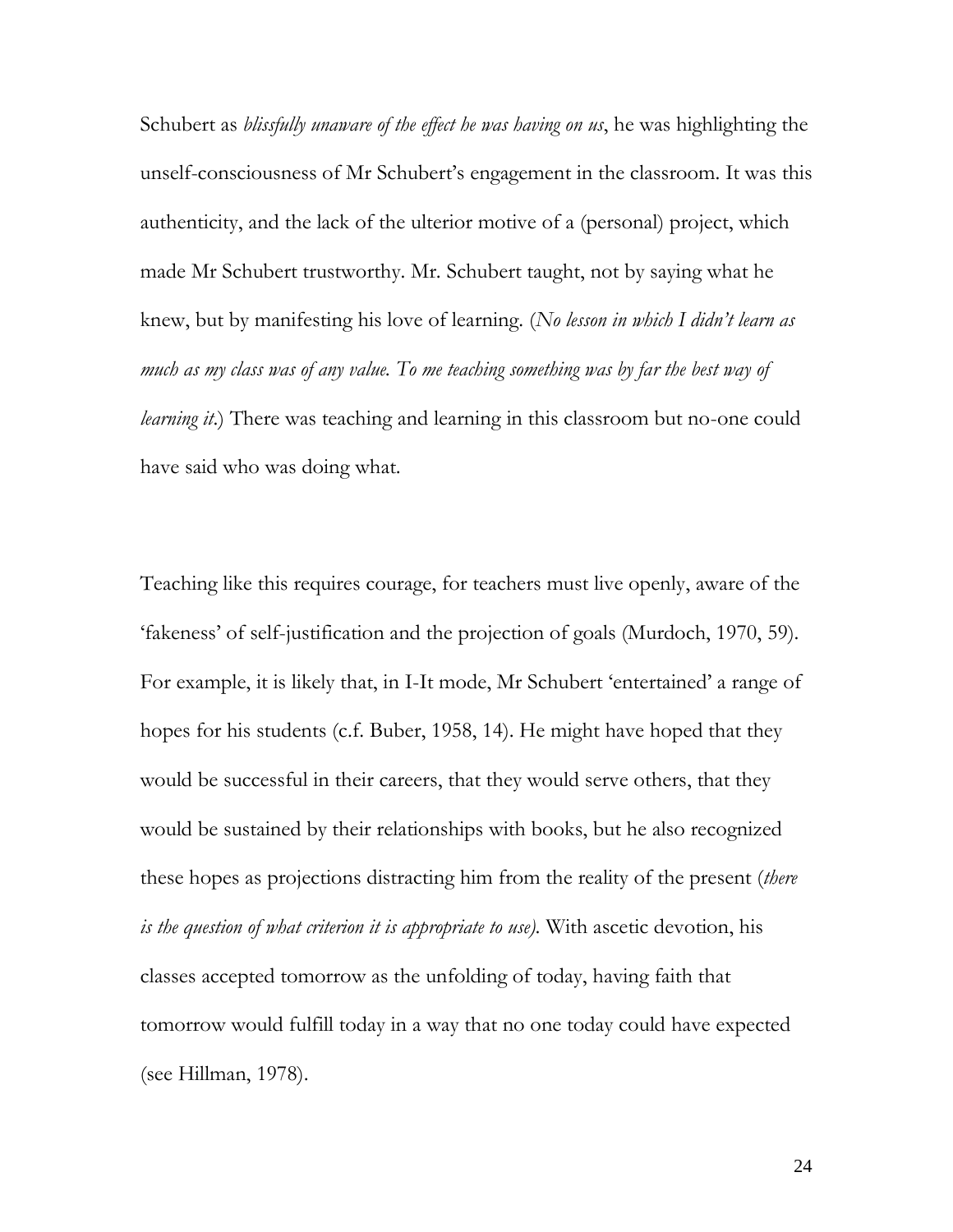To take another example, it is possible that Mr Schubert was sometimes tempted to abrogate the students" learning process by giving a conclusive reading of Donne. His awareness of the class, however, would have alerted him to the inauthenticity in his voice, and thereby warned him that he was talking to himself rather than obeying, or listening intently to, the students. In other words, this awareness of his desires and fears would have returned him to where he needed to be, taking him from subjectivity back to relation. Awareness gives patience, openness and faith, that "clearer, less noise-filled focus on beauty …. and on the world around and beyond us" of which Liston speaks.

When a teacher like Mr. Schubert devotes himself to practice, he finds that the practice supports him as well as supporting the students. The practice allowed Mr. Schubert to let students teach him where his class had to go, and this openness to learning allowed him to teach year after year and class after class without feeling boredom in the repetition (see Bachelard, 1969, xxviii-xxix). This is the classroom experience that Mr Schubert was referring to when he reminded a temporarily blasé Nick *that it's a different world from what it was a*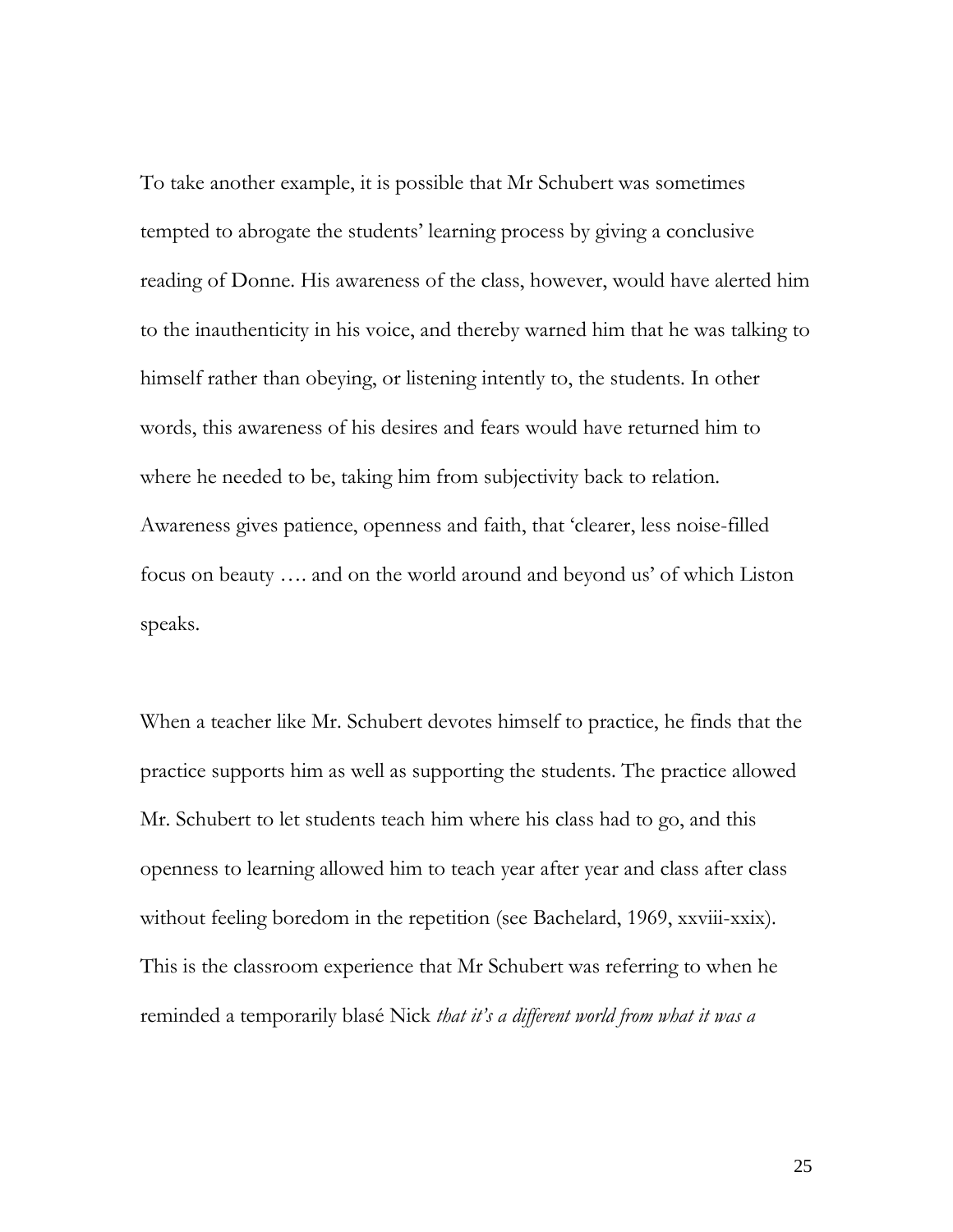*moment ago, and with the passing of that moment, the whole past has shifted, so that Dante, for example, now means something else than he did before.*

Mr Schubert's practice was based on the recognition that wonder and newness emerge from repetition. Repetitive routine is not mechanical and not a repetition of the past, because, through devotion to practice, past, present and future co-exist in the unfolding now. As Mr Schubert suggests in his use of the present tense (*Dante, for example, now means something else than he did before*), the round of practice involves a bringing to life of origins. Dante is miraculously alive, a real presence (Steiner, 1989; Shotter, 2003). This is not simply to say that the Dante of the past has been brought to life in a modern representation; this is not the Dante of the biographer or historian. Instead, Mr Schubert is saying that Dante *is*. The 'miracle' is knowing Dante in his essence or beingness, a non-finite emptiness that allows Mr Schubert and his students to participate without exclusion or reserve.

### **Learning through devotional practice**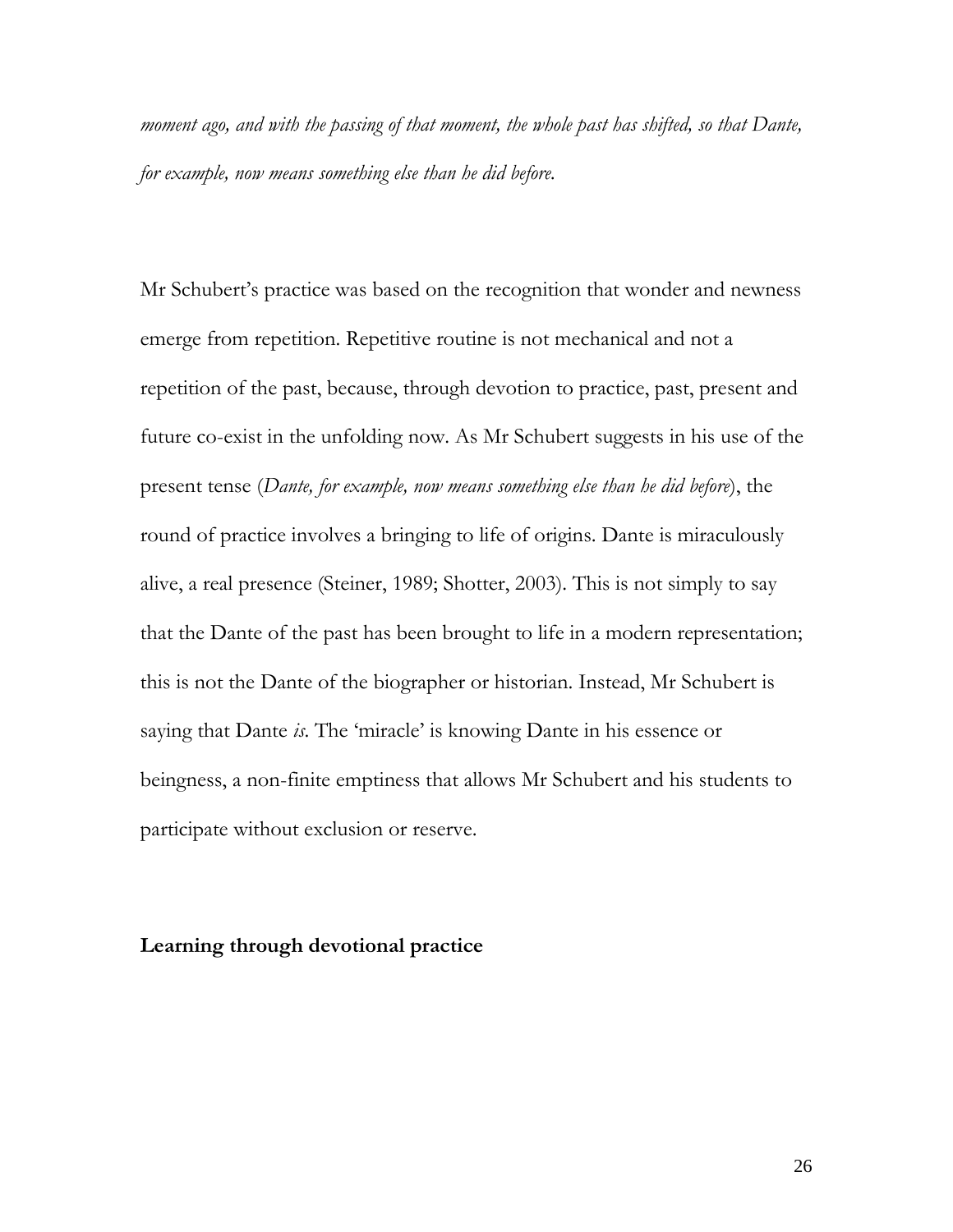Obedience to Mr Schubert"s trustworthy practices protected Nick from the desirous preoccupation with goals. Speaking of the practice he learned from Mr. Schubert, he says *I feel quite confident in my method; I don't need to try too hard*. If he worked honestly, the practice would take him where he needed to go. Mr Schubert discouraged the vanity of cleverness. As Nick puts it: *When showing off, you're interposing your own bright ideas, rather than letting your responses come from the text.*  When Mr Schubert refused to be impressed by showing off, he was respecting the unique potential of each student, which would have been lost if students approached their work with the desire to create favourable self-images.

When Nick describes Mr Schubert as *upright and solid*, he is referring to the quality that allowed students to feel safe in accepting difference. Because of their unquestioning confidence in his practice, Mr Schubert"s students could focus on the task before them, which then could "fill the heavens" (Buber, 1958, 8). When they were reading poetry, *that* was what they were doing. The stillness of this discipline made the classroom a sanctuary in students" lives. In this environment, thoughts came to them that would have eluded the thinking of a narrowly desirous mind: because they were open, a vast range of connections opened up.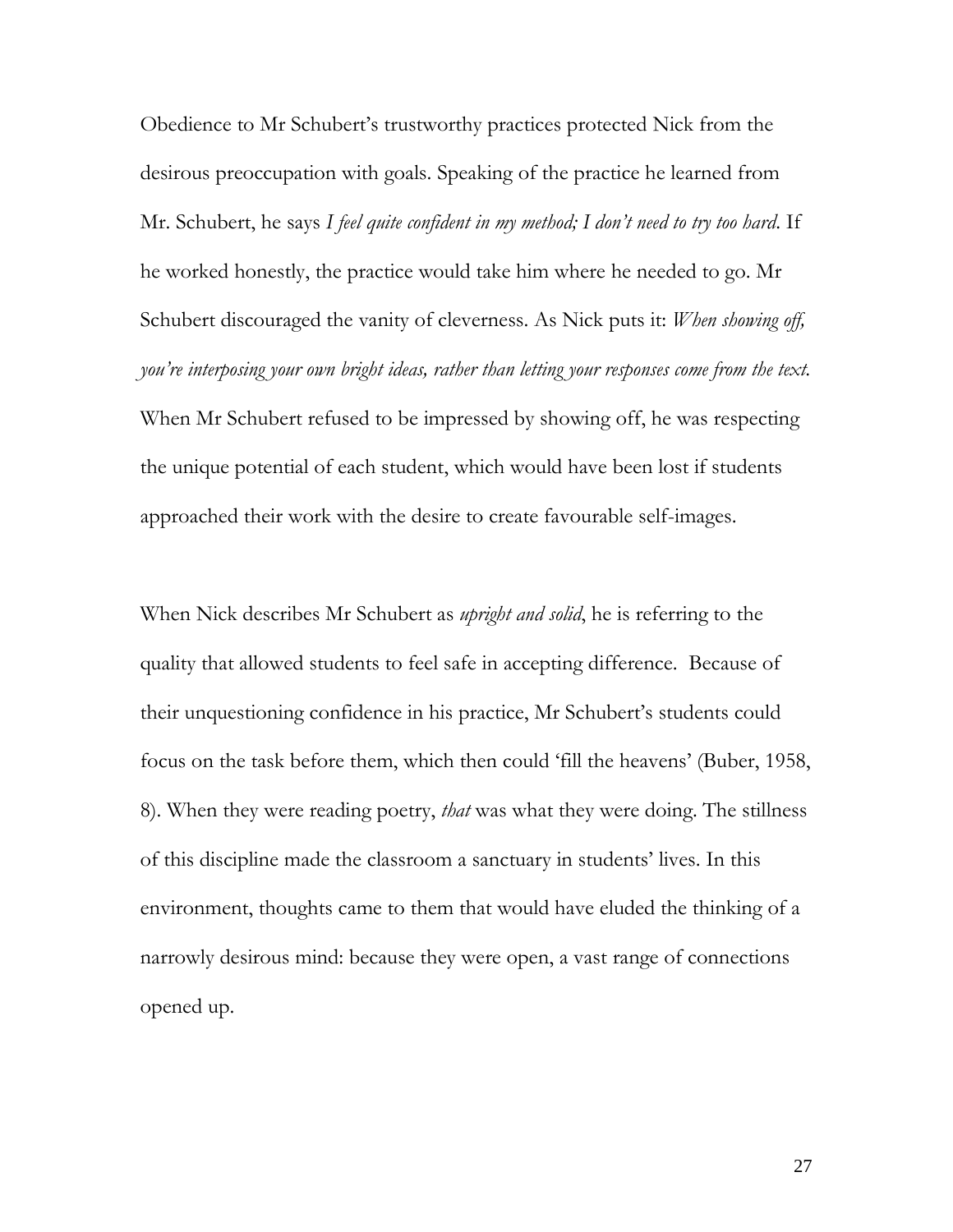If Mr Schubert protected the students, it was nonetheless clear that his devotion was to the students" potential and not to their pride. Mr Schubert *was quite sharp in his rebukes of people who were not taking their work seriously*. By

witnessing students so that they became aware of their self-consolations, he taught them how to stay in relation with the world, how to live with the apparent uncertainty of openness, how to become aware of the unlively feeling involved in predictable or blasé responses. Mr Schubert was fulfilling this role as witness when he gently rebuked Nick for the vanity that was hidden beneath his attitude to writing a second book. While this role ensured that Mr Schubert's classes disconcerted students, and that he was an *imposing* and somewhat fearsome presence, this straightforward honesty was in fact a crucial part of his trustworthiness. Students didn"t need to take his searching questions personally, because the questions didn"t reflect his personal opinions and favoritisms; his questions arose from a love that clearly included students.

The logic of this supportive environment is often misunderstood. People assume that creative learning involves personal expression, but encouragement of subjectivity makes people too self-conscious to learn. On the contrary, it is an interested impersonality that allows students to truthfully explore the aspects of their lives that cannot be contained by identity (see Murdoch, 1970, 65). By setting aside their desires and serving the needs of the class dialogue, students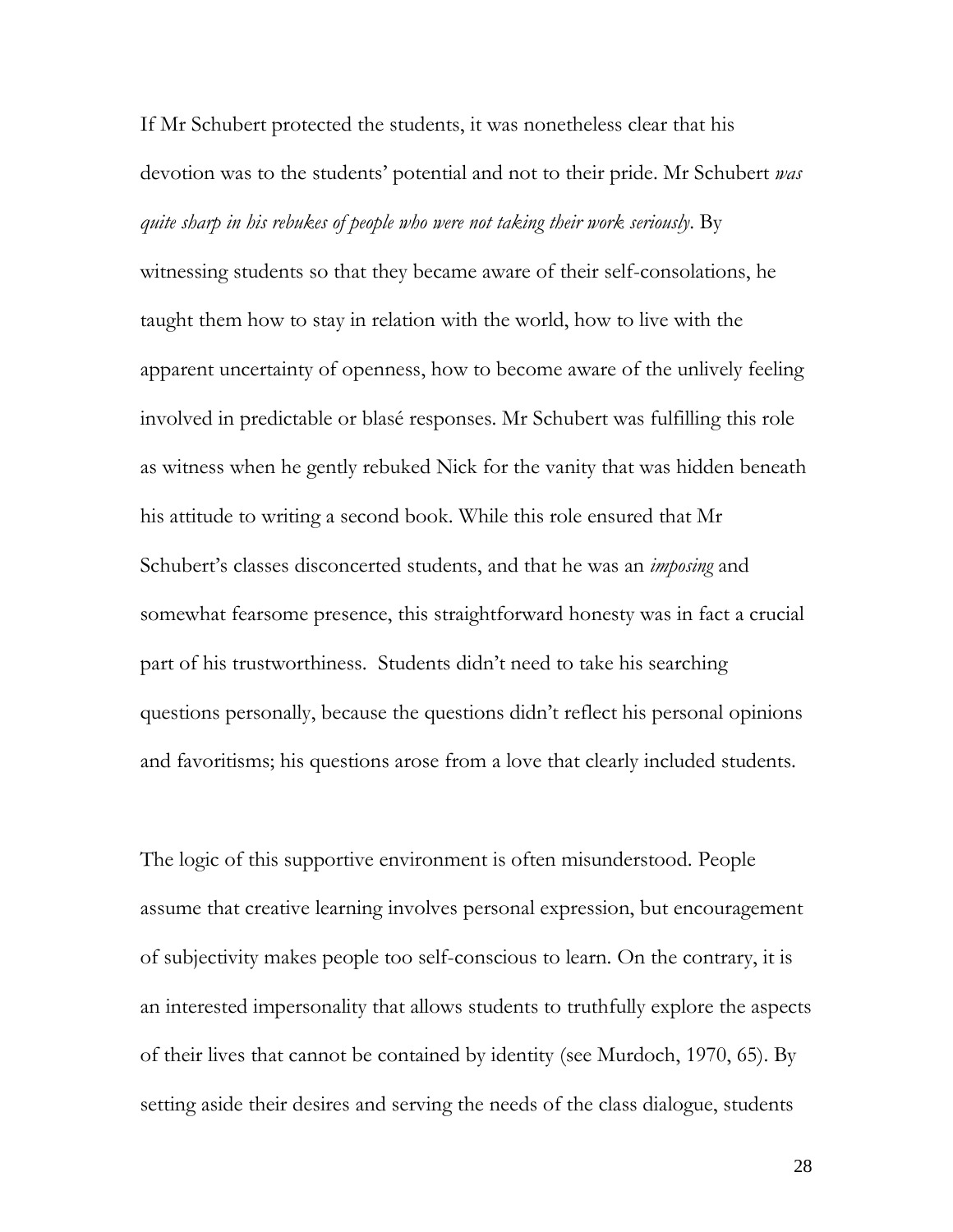see the world in new ways. The difference they notice in the world teaches them of their difference to their own identity. They learn about the world as they learn their own potential.

Nick highlighted this point when he insisted that it was the academic rigour and formality of Mr Schubert's classes that allowed the boys to unreservedly engage with the poems. Nick's analyses of love poems resonated with his life, but he was never required to define himself in the writing process. He could hold open possibilities, in himself and in the poetry. Because he and the poem knew each other directly, as *I* knows *You*, they knew more than to reach conclusions about each other. Likewise, although Nick was fully engaged in his work, its formality helped him avoid becoming personally identified with it. Far from enforcing uniformity, classroom formality was a guarantee that Nick"s difference would be respected. He could be open without fear that others would be over-familiar.

When we think of this interested impersonality at work in Mr Schubert's loving use of quotation, we can see that impersonal does not imply abstract or heartless or disembodied. Mr Schubert knew his beloved poets by heart, which means that they were those who best knew his heart (*'What no-one with us shares, scarce seems our own'*). Their words came to him when needed, and he trusted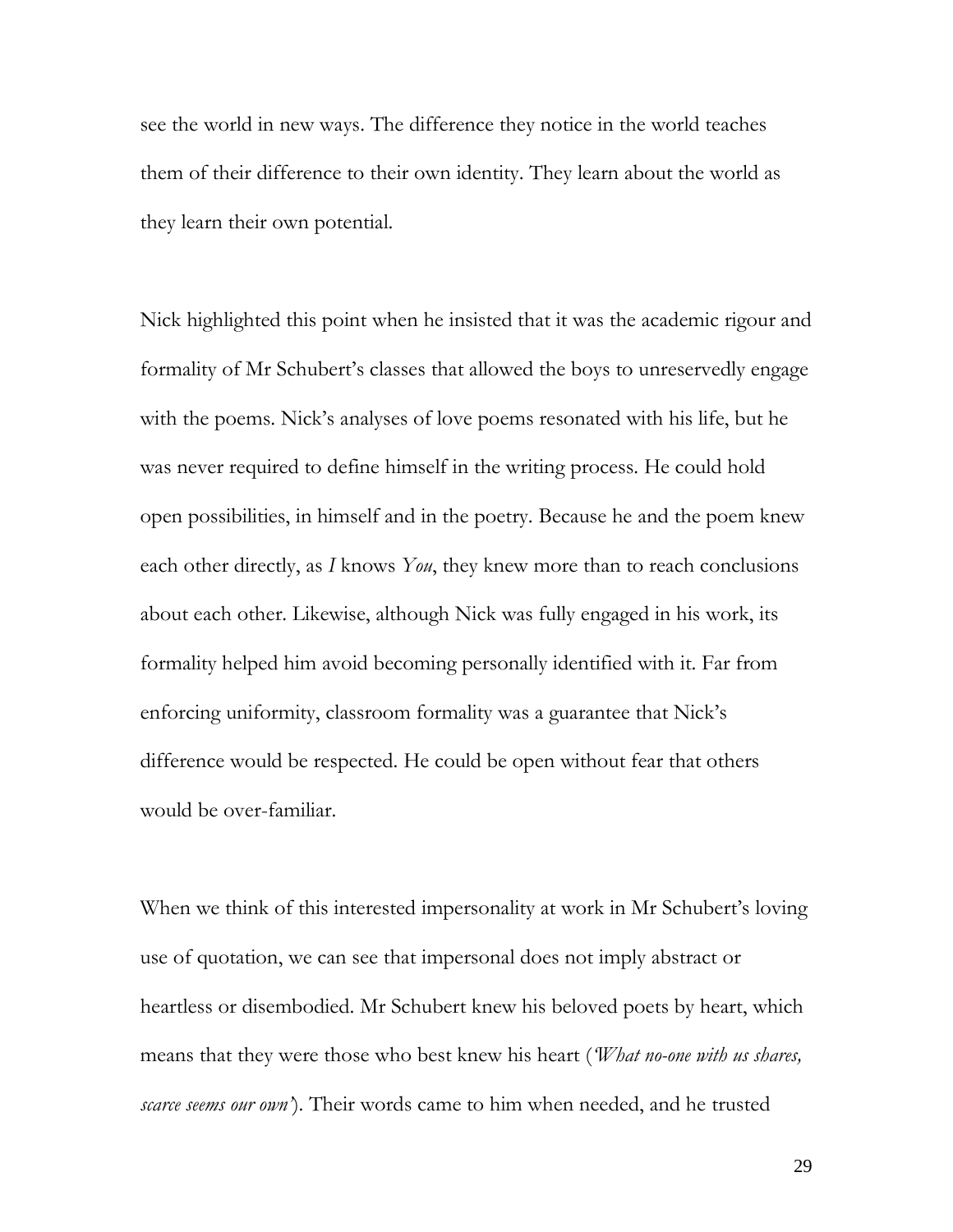them to guide him. Not for him the approach to literature that retreats from the wildness of the words themselves (*craggy and steep*), back into the predictability of crib note and showy interpretation (*What fascinates me [is] … the meaning that pulsates between the words, the saying … of what is unsayable.*). For Mr Schubert, as for George Steiner, reading is a devotional practice of hospitality, of welcoming the text into your being and allowing it to change you and find its way to your tongue. As Steiner put it, criticizing the fashionable rejection in secondary schools of 'learning by heart', the reader or listener

can become an executant of felt meaning when he learns the poem or musical passage by heart. To learn by heart is to afford the text or music an indwelling clarity and life-force…. What we know by heart becomes an agency in our consciousness, a 'pace-maker' in the growth and vital complication of our identity…. [generating] a shaping reciprocity between ourselves and that which the heart knows. (1989, 9)

Imagine the (*electrifying)* effect of Mr Schubert, in his *distinctively croaky* way, and with his German accent, giving unselfconscious voice to Donne or Shakespeare. Imagine the students revelling in the mystery and sonority of the words, feeling meaning that they can not yet explain, *tapping into quite powerful forces in their lives*, unsure of whether what they are feeling is internal or external.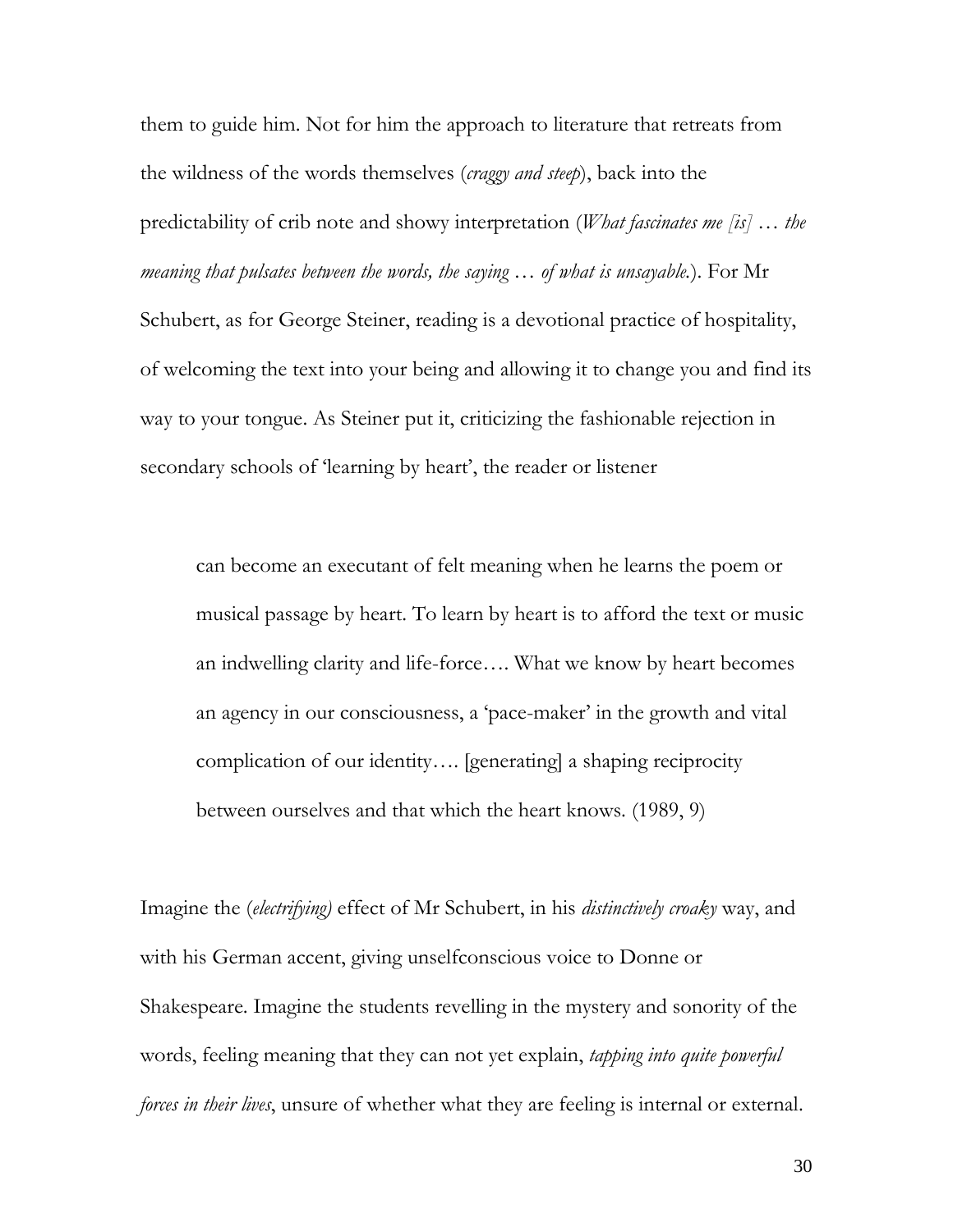Imagine them learning and reciting poetry by heart, or reading the parts of *Othello* in class, learning to notice the difference between words that that are alive and words that have no resonance. Without an end to distract them, the students simply devote themselves to the particular lines of text before them, playing with them until they ring true (see Bachelard, 1969, xix).

When the lines resound with the vitality of a full body, who is providing the energy and meaning? Is it Shakespeare? Nick? Iago? Western civilization? Mr Schubert? The unanswerability of these questions lies at heart of interested impersonality, which gives devoted practice its cognitive power. When it arises from such practice, the work of Mr Schubert's students will be true to both Shakespeare and the students, at once *sensitive* and *sensuous*, as Nick puts it. This authenticity will be the proof that lessons have been well learned. The students will know Shakespeare in their bones and not just their minds. This will be a knowledge that stays alive and matures, that, decades later, brings to mind the quotation that tells the Supreme Court judge what (he didn"t know) he needs to say.

Mr Schubert's devotional method of reading has also been the basis of Nick's creative writing practice. Rather than an expression of autonomy or identity, uniqueness is the particularity that comes from participation in a whole (*the*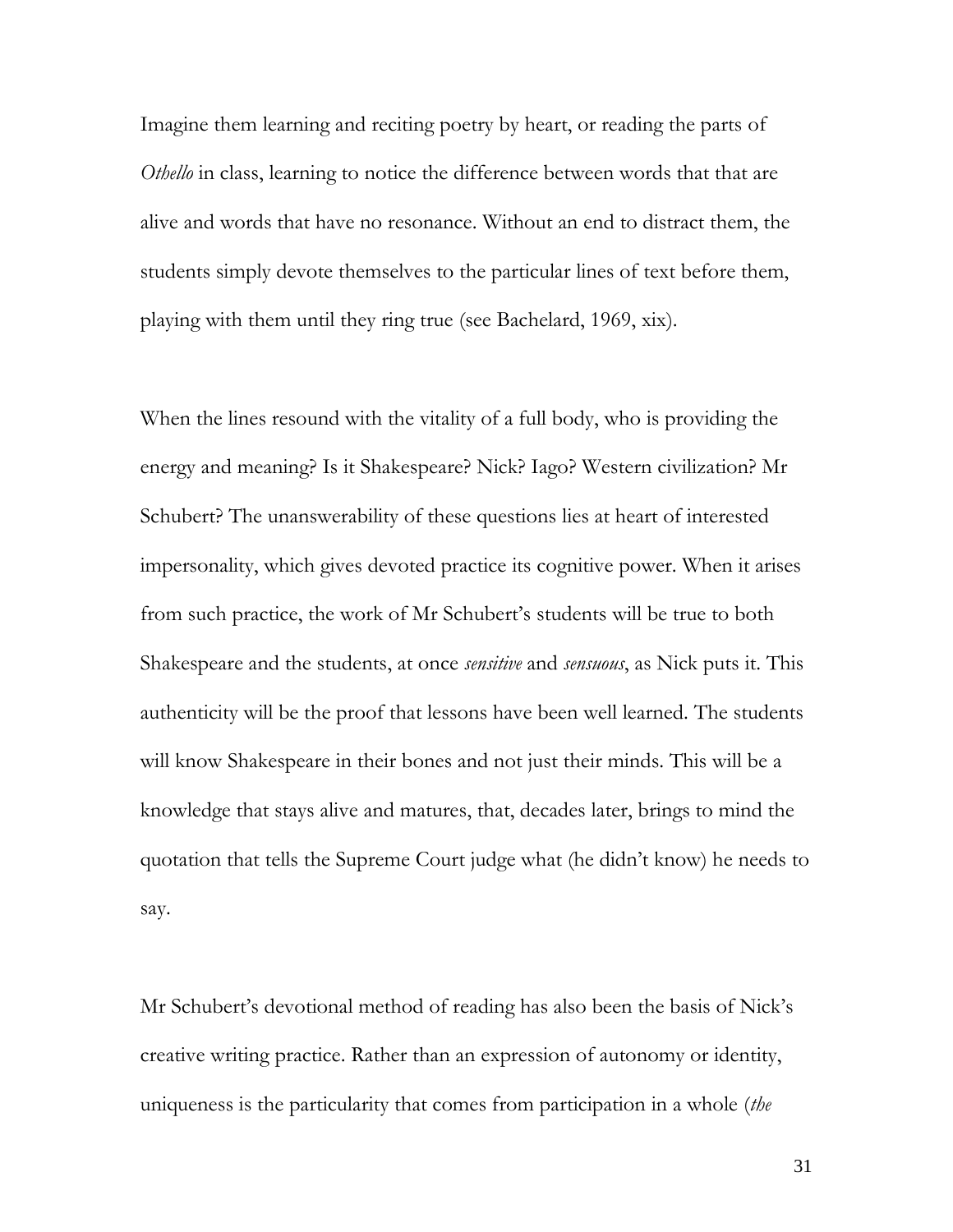*language of the tribe*). Nick's uniqueness is his living and responsive difference to his self-definition. It derives, not from being a member of a pre-existing thing, but, as Eliot says, from devotion to the unfolding of the potential of community:

I think of literature … not as a collection of the writings of individuals, but as "organic wholes"…. There is accordingly something outside of the artist to which he owes allegiance, a devotion to which he must surrender … in order to obtain his unique position…. Between the true artists of any time there is, I believe, an unconscious community. … The second-rate artist cannot afford to surrender himself to any common action; for his chief task is the assertion of all the trifling differences which are his distinction: only the man who has so much to give that he can forget himself in his work can afford to collaborate, to exchange, to contribute. (1951, 24)

When critics complain about the stifling orthodoxy of the canon, they are thinking of subservient forms of devotion, obedience and surrender. To understand Eliot's point, we must be able to understand devotional practice as a monk would. Eliot is thinking of writing work that is truly different, because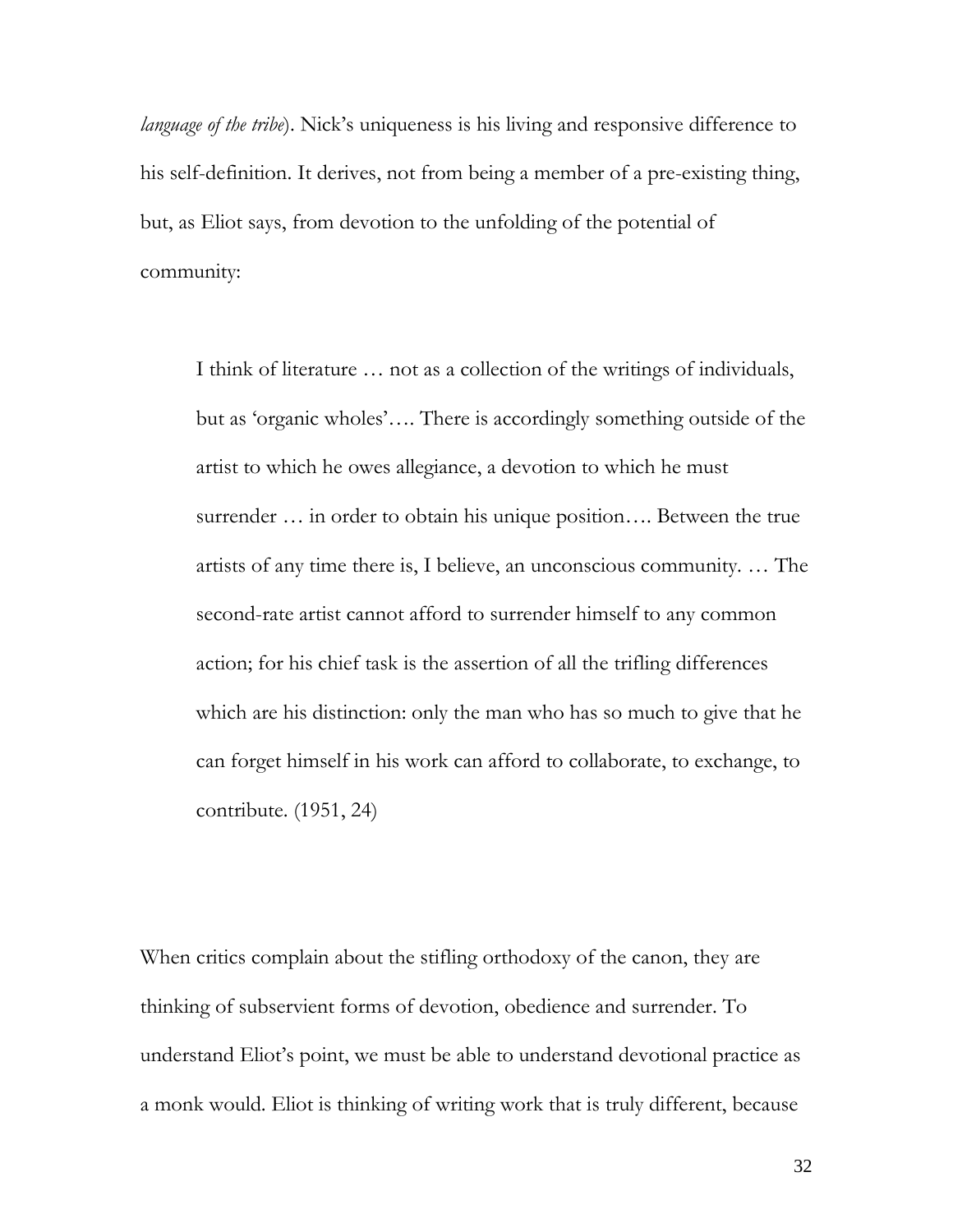it has been undertaken through a devotional practice that has suspended personal desire. He is thinking of work that comes from the living body of literature, from a place that is deeper and more primordial than self. Yeats refers to it as thinking that comes from the marrow-bone:

God guard me from those thoughts men think In the mind alone; He that sings a lasting song Thinks in a marrow-bone (WB Yeats: *A Prayer for Old Age*)

Devotional practice allows students like Nick to participate unself-consciously in the literary tradition, so that it lives in their hearts and bones (see Bachelard, 1969, 11). No longer writing or reading as distinct individuals, they are reading, writing and living more deeply than they could have done on their own, while bringing their unique qualities to play within the tradition. The embodiment we are referring to here, then, is not to be reduced to the finite body of biomedical discourse. This is a body, or flesh (Merleau-Ponty, 1968), that is where Nick meets Donne, Mr Schubert, and all other participants in the "organic whole" of the culture.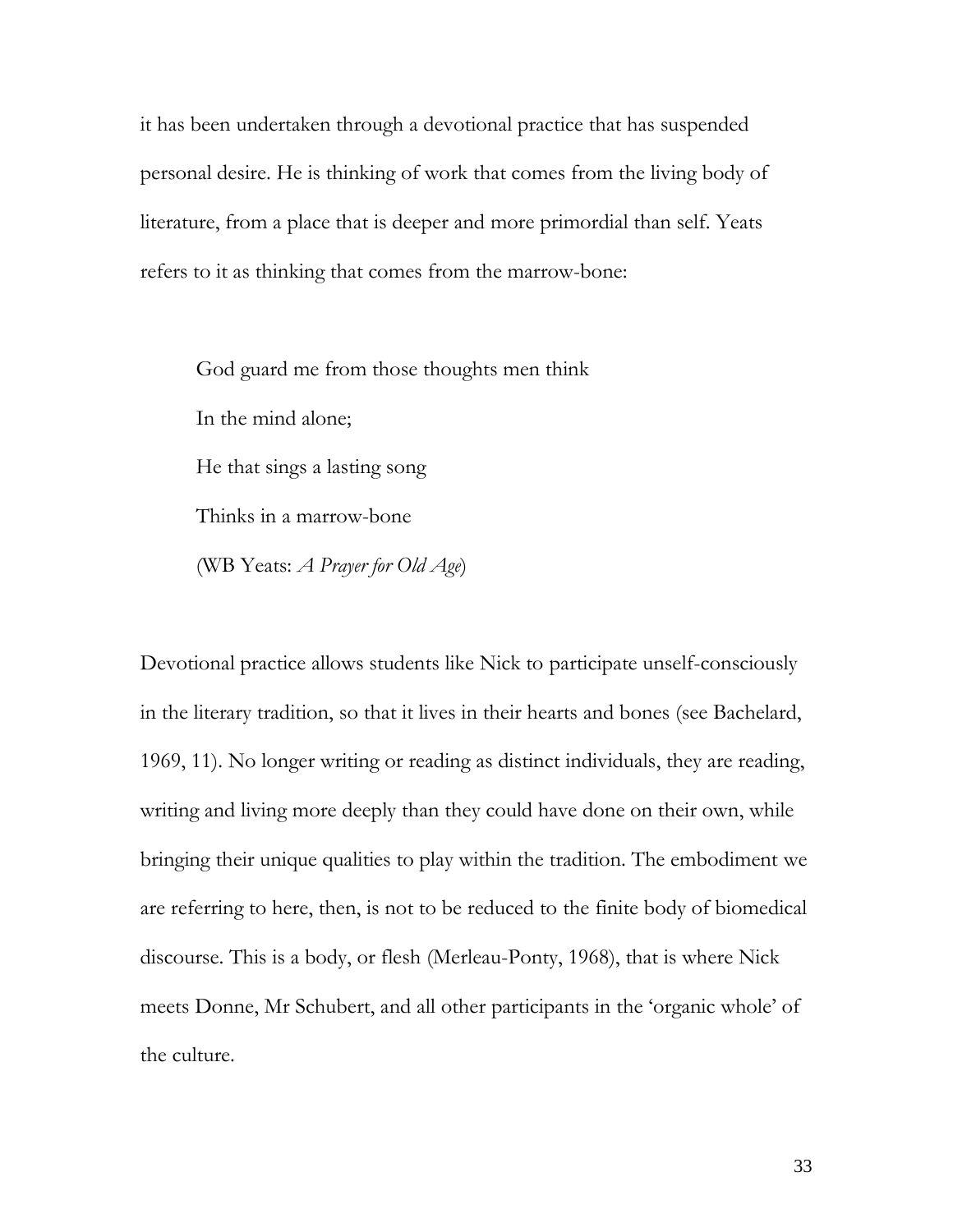### **Conclusion**

In this chapter we have argued that learning involves a transformation, a change not simply of mind but of being. Instead of understanding as an outsider, the learner understands with a depth that accompanies a suspension of insides and outsides. Through an encounter with a field of knowledge, learners become part of a living whole: Mr Schubert and his students are learning through their part in unfolding the potential of Dante, as Dante unfolds the potential of western literature and this classroom.

The implication of this is that learning comes from an open learning-andteaching *relation*, an I-You relation of love, in which both teachers and students learn. We have argued that this relation is not brought about by teachers, but by devotional practice. Devoted practice allows the learner to attend to the work at hand, without the distortions and distractions of personal attachment. This attention is a respect for difference.

The role of the teacher, then, is to establish in the classroom a community of practice. They do this through their own devotion to practice, which involves a letting go of expectations and self-certainty. Mr Schubert's devotion to his practice meant that he was present to these students, this text, this class. His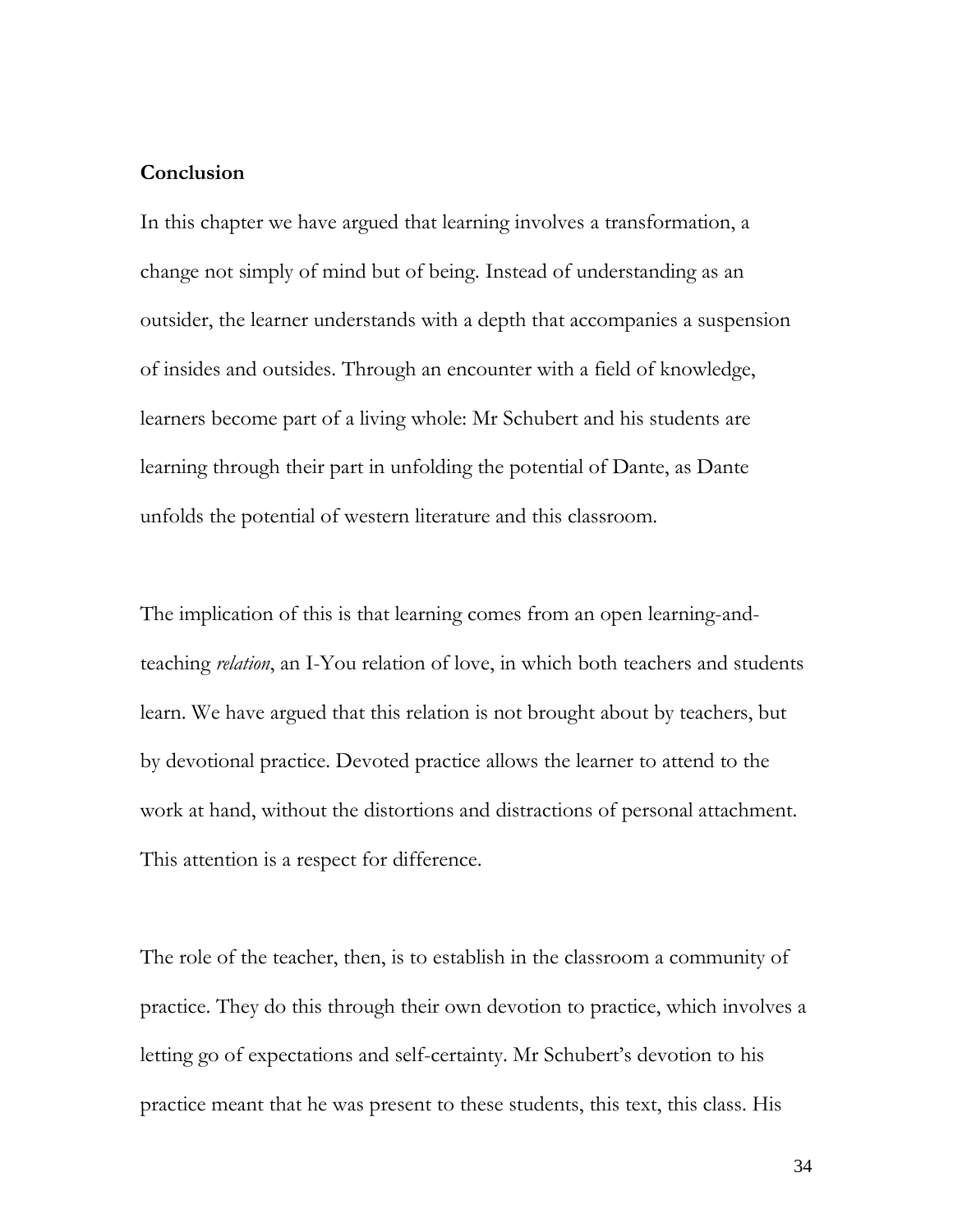trustworthiness allowed students to wholeheartedly engage with their work, knowing that he wouldn"t be judging them against expectations. Moreover, the reliability of his witnessing allowed students to learn to trust their sense of the difference between loving and self-interested work. As Nick said, through teachers like Mr. Schubert, students learn to develop disciplines of practice which support them through their lives.

#### **Acknowledgements**

We thank the students and teachers whom we interviewed for this research, particularly Nick Jose. All our interviewees enhanced our understanding of the learning and teaching process, but they are not responsible for our interpretations of what they said.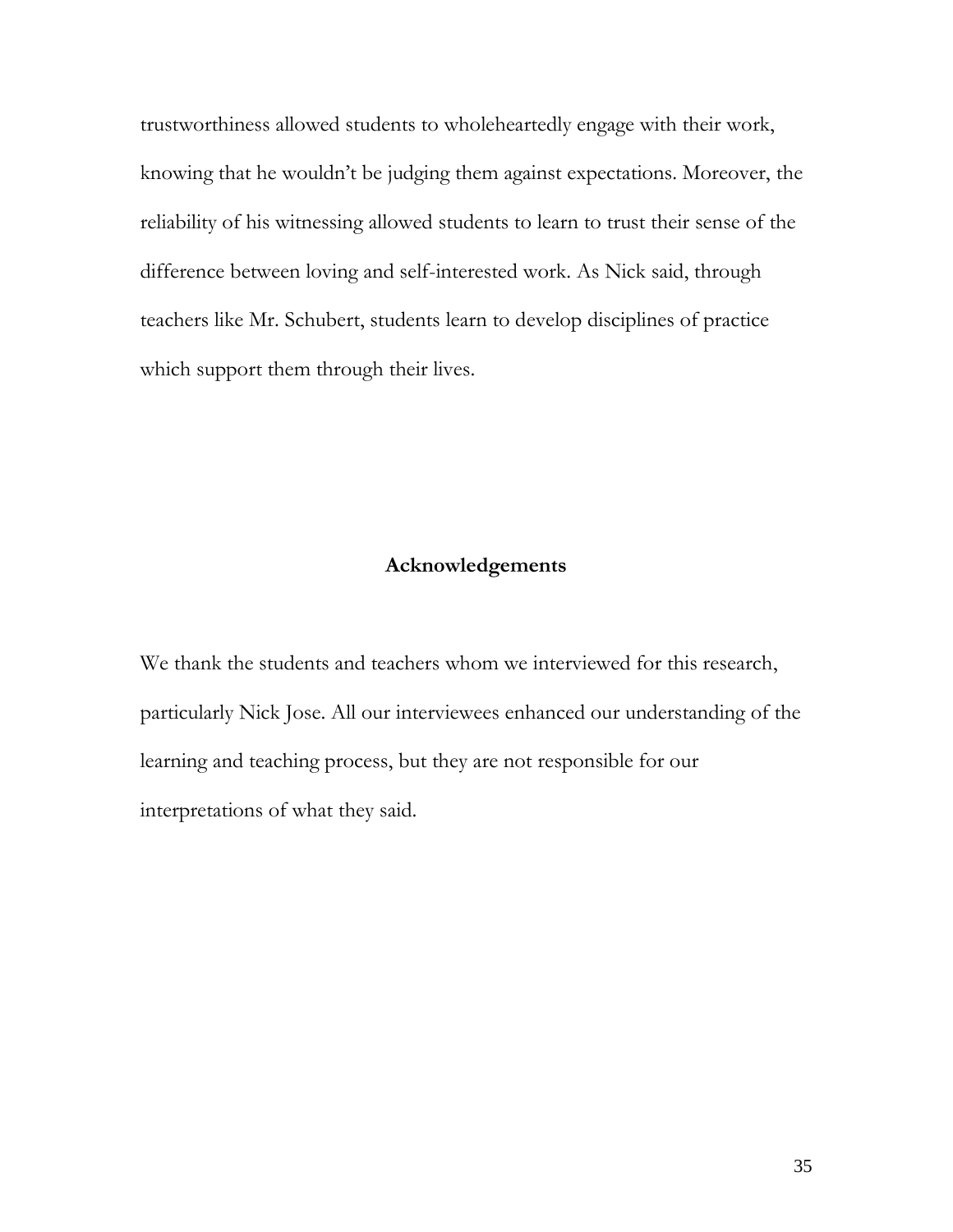## **References**

- Arendt, H. (1970) *On violence.* (San Diego: Harcourt Brace Jovanovich)
- Bachelard, G. (1969) *The poetics of space.* (Boston: Beacon)
- Blumenfeld-Jones, D. (2004)The hope of a critical ethics: teachers and learners, *Educational theory,* 54 (3), 263-279
- Buber, M. (1958) *I and Thou.* (New York: Scribner"s)
- Buber, M. (1966) *The way of response*. (New York: Schocken Books)
- Buber, M. (2002) *Between man and man.* (London: Routledge)
- Eliot, T.S. (1951) *Selected essays*. (London: Faber and Faber)
- Foucault, M. (1980) *Power/Knowledge.* (edited by C. Gordon) (Brighton: Harvester Press)
- Gaita, R. (2001, May 4) *The pedagogical power of love* (Keynote address, Victorian Association for the Teaching of English, Melbourne)
- Goldstein, L. (1999) The role of caring relationships in the co-construction of mind, *American educational research journal*, 36 (3), 647-673
- Griffin, J.H. (1993) *Thomas Merton: The hermitage years.* (Tunbridge Wells: Burns & Oates)
- Hillman, J. (1978) *Suicide and the soul.* (Texas: Spring Publications)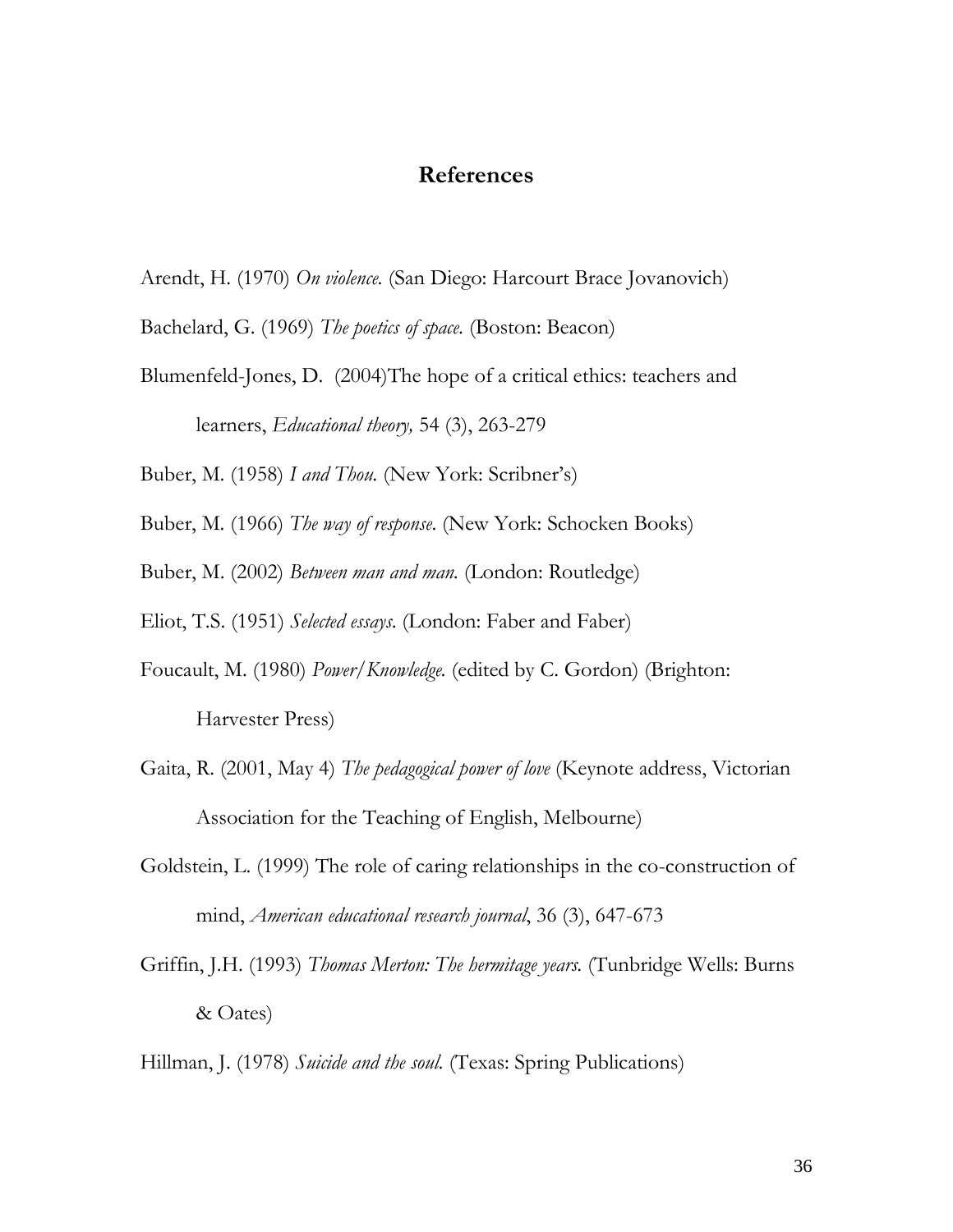Jamison, C. (2006) *Finding sanctuary.* (London: Weidenfeld & Nicolson)

King, R. (2001) *Thomas Merton and Thich Nhat Hanh.* (New York: Continuum)

Liston, D. (2000) Love and despair in teaching. *Educational theory*, 50 (1), 81-102

- Liston, D. (2004) The lure of learning in teaching. *Teachers college record*, 106 (3), 459-486
- Liston, D. (2008) Critical pedagogy and attentive love. *Studies in philosophy and education,* 27, 387-392
- Merleau-Ponty, M. (1968) *The visible and the invisible.* (Evanston: Northwestern University Press)
- Metcalfe, A. and Game, A. (2006) *Teachers who change lives.* (Melbourne: Melbourne University Press)

Murdoch, I. (1970) *The sovereignty of good.* (London: Routledge and Kegan Paul)

Nhat Hanh, T. (1995) *Living Buddha, living Christ.* (London: Rider)

Noddings, N. (1984) *Caring.* (Berkeley: University of California Press)

Norris, K. (1999) *The cloister walk.* (Oxford: Lion)

Palmer, P. (1983) *To know as we are known: education as a spiritual journey*. (San

Francisco: HarperSan Francisco)

Palmer, P. (1998) *The courage to teach.* (San Francisco: Jossey-Bass)

Quinteros, C.V. (2004) *Creativity, order and discipline.* PhD thesis, UNSW

Shotter, J. (2003) "Real presences": meaning as living movement in a participatory world *Theory and psychology*, 13 (3), 359-392